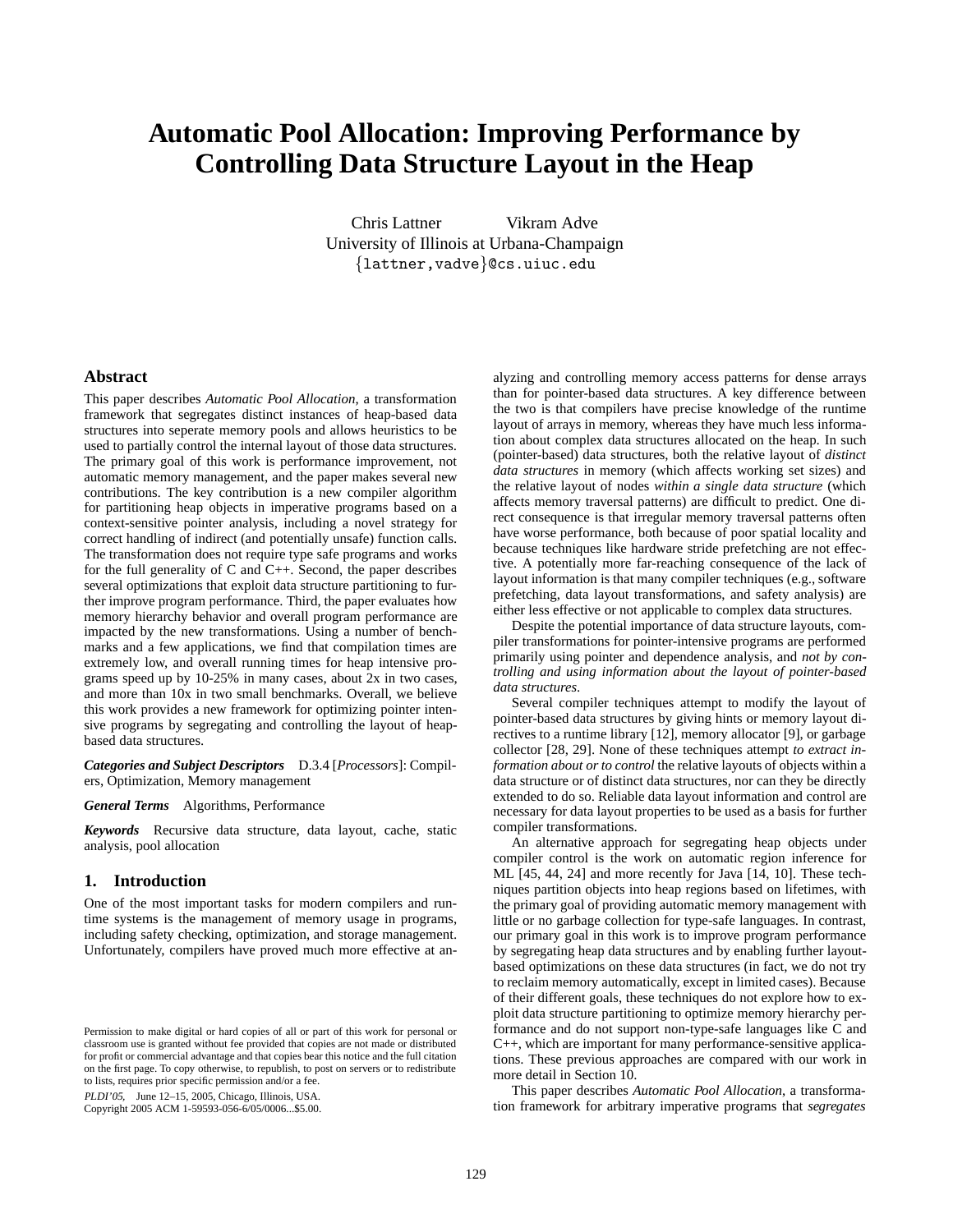*distinct instances of pointer-based data structures in the heap into seperate memory pools*, and allows different heuristics to be used to partially control the internal layout of those data structures. For example, each distinct instance of a list, tree, or graph identified by the compiler would be allocated to a separate pool. The paper also describes several simple optimizations that exploit the partitioning of data structures on the heap to further improve program performance. These optimizations are possible because Automatic Pool Allocation is a rigorous transformation performed by the compiler. In other work, we have used Automatic Pool Allocation and its underlying pointer analysis to develop other new, compiler techniques operating at the "macroscopic" level, i.e., at the level of entire data structures (rather than individual pointers or objects). These include techniques for pointer compression [35] and memory safety without garbage collection [19]. These techniques are very briefly summarized in Section 7. The goal of this paper is to describe and evaluate the pool allocation transformation itself and simple optimizations directly based on it.

More specifically, Automatic Pool Allocation takes a contextsensitive, field-sensitive points-to graph representation and partitions the heap so that objects represented by the same points-to graph node are allocated in a common pool<sup>1</sup>. By using a contextsensitive analysis with "heap cloning," distinct data structure instances that are created and processed by the same functions can be segregated into different pools. The lifetime of each pool is determined by bounding the lifetime of pointers to objects in that pool. The end result of pool allocation is a partitioning of the runtime heap into pools, a transformed program that allocates and frees memory from pools, and a mapping from each static pointer to the pool it points into. Based on this information, subsequent optimizations and analyses may be applied to the program.

The Automatic Pool Allocation algorithm supports arbitrary C and C++ programs, including programs with function pointers and/or virtual functions, recursion, varargs functions, non-typesafe memory accesses (e.g., via pointer casts and unions), setjmp/ longjmp, and exceptions. One of the key strengths of the algorithm is a simple strategy for correctly handling indirect calls, which is difficult because different functions called via a function pointer may have different allocation and deallocation behavior and because (in C or C++) may even have different signatures. The algorithm solves these complex issues via a relatively simple graph transformation phase, while keeping the code transformation process essentially unchanged. The transformation works correctly for incomplete programs, by only pool allocating memory that does not escape the scope of analysis.

Automatic Pool Allocation can directly improve program performance in several ways. First, since programs typically traverse and process only one or a few data structures at a time, segregating logical data structures reduces the memory working sets of programs, potentially improving both cache and TLB performance. Second, in certain cases, the allocation order within each data structure pool will match the subsequent traversal order (e.g., if a tree is created and then processed in preorder), improving spatial locality. Intuitively, both benefits arise because the layout of individual data structures is unaffected by intervening allocations for other data structures, and less likely to be scattered around in the heap. Third, in some cases, the traversal order may even become a simple linear stride, allowing more effective hardware prefetching than before. Note that Automatic Pool Allocation can also potentially hurt performance in two ways: by separating data that are frequently accessed together and by allocating nearly-empty pages to small

<sup>1</sup> Less aggressive pointer analyses can also be used but may not distinguish data structure instances or may give less precise information about their internal structure.

pools (some of the techniques described later are intended to address these issues).

This paper describes several optimizations based on pool allocation that further improve program performance. First, we show that in certain cases, individual free operations on objects in a pool can be eliminated and the entire memory for the pool reclaimed when the pool is destroyed (without increasing memory consumption). Second, we describe several customized memory management choices that can be used at run time for pools with specific characteristics. The key to some of these optimizations is that different logical data structures tend to be used in different but welldefined ways that can be exploited, whereas simply segregating by type, lifetime, or runtime profile information would not typically be sufficient to apply all these optimizations.

We evaluate the performance impact of Automatic Pool Allocation and the subsequent optimizations, using heap-intensive benchmarks from the SPEC, PtrDist [2], Olden [39] and FreeBench [40] benchmark suites, and a few standalone applications. We find that many of these programs speed up by 10-25%, two by about 2x and two small benchmarks by more than 10x. Other programs are unaffected, and importantly, none are hurt significantly by the transformation. We also show that the total compile time for the transformation (including the context-sensitive pointer analysis that computes its input points-to graphs) is very small, requiring 1.25 seconds or less for programs up to 100K lines of source code. Finally, the subsequent optimizations contribute improvements (over pool allocation alone) by 10-40% for eight cases and 0-10% for the others. We also show that cache and/or TLB performance improves significantly in all case with significant speedups, and in many cases hit rates are improved roughly similarly at all levels of the memory hierarchy (L1 and L2 caches and TLB), indicating that the performance improvements are primarily due to reduced working sets.

Overall, this paper makes the following contributions:

- *•* We propose a novel approach to improving performance of pointer intensive programs: segregating and controlling heap layout of pointer-based data structure instances and using further compiler optimizations that exploit this layout information.
- *•* We present a new compiler algorithm for partitioning heap objects in C and C++ programs that is based on a context-sensitive pointer analysis, including a novel and simple strategy for correct handling of indirect function calls in arbitrary (including non-type-safe) programs.
- We present several simple but novel optimizations that optimize the performance of individual data structure pools based on their specific patterns of memory deallocation or type information for pool contents. In previous work [19, 35], we have demonstrated other uses of Automatic Pool Allocation as well.
- *•* We present a detailed experimental evaluation of the performance impact of Automatic Pool Allocation, showing that the transformation can significantly improve memory hierarchy performance and overall running times of heap-intensive programs, and that the transformation has very low compilation time in practice.

Section 2 defines the assumptions we make about the pointsto graph input to the transformation. Section 3 describes the main pool allocation transformation, and Section 4 describes several important refinements. Sections 5 and 6 define a suite of simple pool optimizations and describe heuristics for pool collocation (respectively). Section 7 describes the key properties provided by Automatic Pool Allocation and two example clients, Section 8 describes our implementation, and Section 9 contains our experimental evaluation of the transformation. Finally, Section 10 contrasts this work with prior work in the field and Section 11 concludes the paper.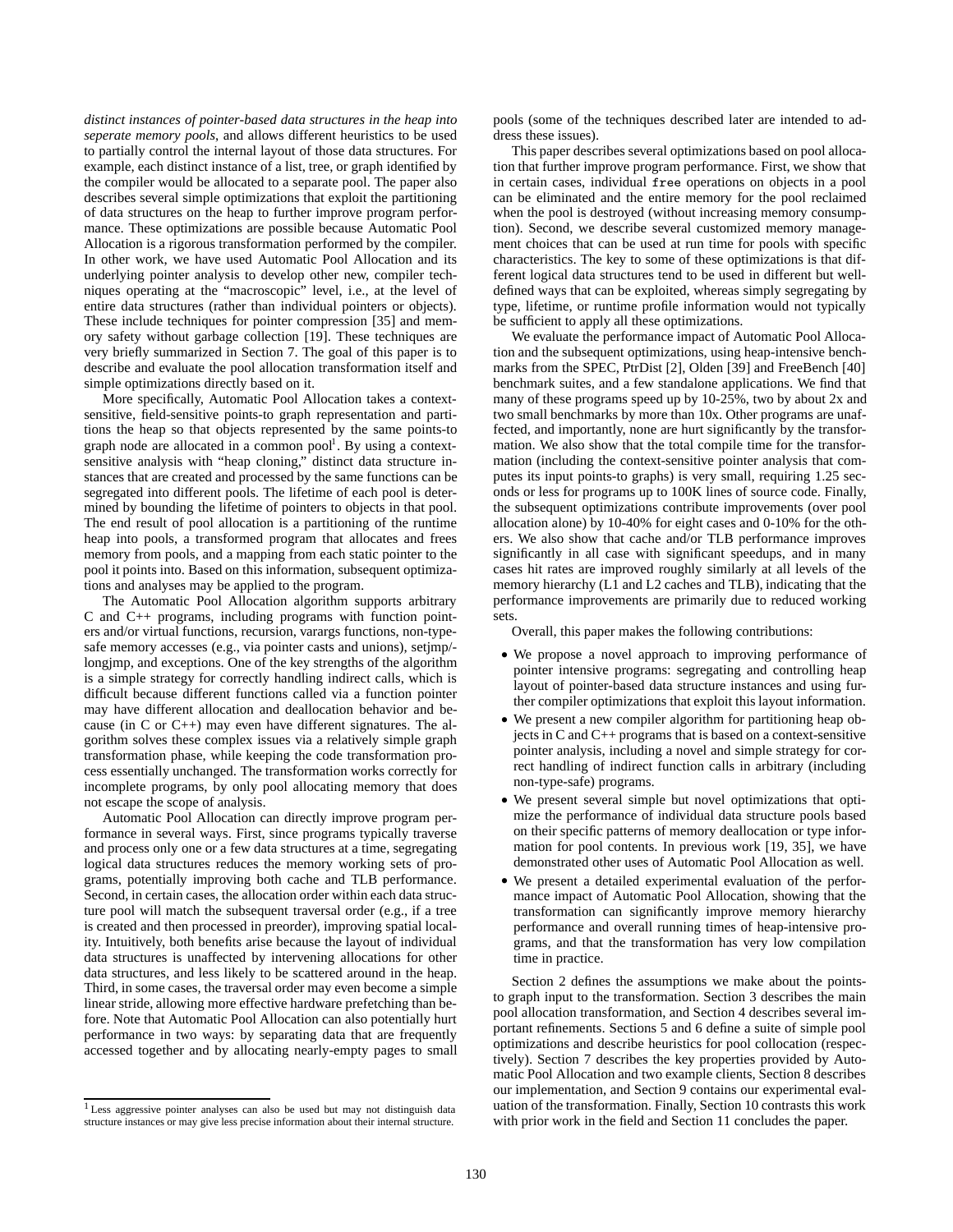```
struct list { list ∗ Next ; int ∗ Data ; } ;
list ∗ createnode( int ∗ Data ) {
  list ∗New = malloc ( sizeof ( list ));
  New−>Data = Data ;
  return New;
}
void splitclone (list *L, list **R1, list **R2) {
  if (L == 0) { *R1 = *R2 = 0; return; }
  i f ( some predicate(L−>Data )) {
     ∗R1 = c r e a t e n o d e (L−>Data );
     splitclone (L−>Next , &(∗R1)−>Next , R2 ) ;
  } else {
     ∗R2 = c r e a t e n o d e (L−>Data );
     splitclone (L−>Next , R1 , & (∗R2)−>Next );
  }}
int processlist ( list ∗ L ) {
  list *A, *B, * tmp;
  / / Clone L , sp l i t t i n g nodes in l i s t A , and B.
  s p l it c l o n e (L, & A, & B);<br>p rocess P ortion (A); //
                          processPortion (A) ; // Process f irst list
  processPortion(B) ; // process second list
     // free A list
  while (A) { tmp = A \rightarrow Next; free (A); A = tmp; }
  // free B list
  while (B) { tmp = B \rightarrow Next; free (B); B = tmp; }
}
                (a) Input C program manipulating linked lists
                                                                        struct list { list ∗ Next ; int ∗ Data ; } ;
                                                                        list ∗ createnode (Pool ∗PD , int ∗ Data ) {
                                                                          list * New = poolalloc (PD, sizeof (list));New−>Data = Data ;
                                                                          return New;
                                                                        }
                                                                        void splitclone ( Pool ∗PD1 , Pool ∗PD2 ,
                                                                                           list *L, list **R1, list **R2) {
                                                                          if (L == 0) { *R1 = *R2 = 0; return; }
                                                                          i f ( some predicate(L−>Data )) {
                                                                            ∗R1 = c r e a t e n o d e ( PD1 , L−>Data );
                                                                             s p l i t c l o n e ( PD1, PD2, L–>Next, & (*R1)−>Next, R2);
                                                                          } else {
                                                                            ∗R2 = c r e a t e n o d e ( PD2 , L−>Data );
                                                                            s p l i t c l o n e (PD1, PD2, L->Next, R1, & (*R2)->Next);
                                                                          }}
                                                                        int processlist ( list ∗ L ) {
                                                                          list *A, *B, *tmp; Pool PD1, PD2;
                                                                          poolcreate (&PD1, sizeof(list), 8);
                                                                          poolcreate (&PD2, size of (list), 8);s p l it c l o n e (\&PD1, \&PD2, L, \&A, \&B);
                                                                          processPortion (A) ; // Process f irst list
processPortion(B) ; // process second list
                                                                             // free A list : this loop is event ually eliminated
                                                                          while (A) { tmp = A \rightarrow Next; poolfree (&PD1, A); A = tmp; }
                                                                          // free B list this loop is eventually eliminated
                                                                          while (B) { tmp = B \rightarrow Next; poolfree (&PD2, B); B = tmp; }
                                                                          pooldestroy(&PD1); pooldestroy(&PD2); // destroy pools
                                                                       }
                                                                                     (b) C code after the basic pool allocation transformation
```


*'processlist' copies a list into two disjoint lists (based on some predicate), processes each, then frees them. After basic pool allocation, the new lists are put in separate pools (*P D1 *and* P D2*) which are each contiguous in memory. After subsequent optimization, the calls to poolfree and the loops containing them are removed because pooldestroy frees all pool memory.*



**Figure 2.** BU DSGraphs for functions in Figure 1 (a)

# **2. Background: Points-To Graph & Example**

In this section, we briefly introduce the running example used by this paper and specify the points-to graph representation and properties that are used by our description of Automatic Pool Allocation and its optimizations. Figure 1(a) shows the running example we use to illustrate the pool allocation transformation. This program fragment traverses an input list  $(L)$ , creating two new lists  $(A \text{ and }$ B) based on the input list, processes the new lists separately, and finally deallocates them.

Automatic Pool Allocation is driven by a points-to graph computed by some pointer analysis that uses an explicit representation of memory [27]. In our implementation, we use an algorithm we call Data Structure Analysis (DSA) [32] to compute these points-to graphs. DSA is *context-sensitive* (both in its analysis and in that it distinguishes heap and stack objects by entire acyclic call paths), *unification-based*, and *field-sensitive*, and we believe these properties are important for pool allocation for the reasons explained below. We have shown that DSA is both extremely fast and scalable (it can analyze programs of 220K lines of code like 176.gcc in under 2 seconds [32]), and requires a small fraction of the compilation time taken by "gcc -O3."

**Context-sensitive** naming of heap objects by (acyclic) call paths is required to distinguish data structure instances that may be created, processed, or destroyed by calling common functions. For example, this property enables DSA to determine that lists A and B are disjoint in Figure 1(a) even though their nodes are allocated at a common allocation site, enabling pool allocation to assign them to distinct pools. With less or no context-sensitivity (e.g., if heap objects were distinguished only by allocation site), such data structures would not be segregated into distinct pools.

A **unification-based** pointer analysis [43] merges the potential targets of a pointer into a single set of objects , yielding a pointsto graph where every pointer variable or pointer field points to at most one node. We use a unification-based approach for two reasons. First, as we argued in [32], it is crucial to making DSA both extremely fast and scalable despite distinguishing memory objects by call paths. Second, it greatly simplifies Automatic Pool Allocation because it ensures that every pointer points to a unique node and hence a unique pool. Pool allocation without unification would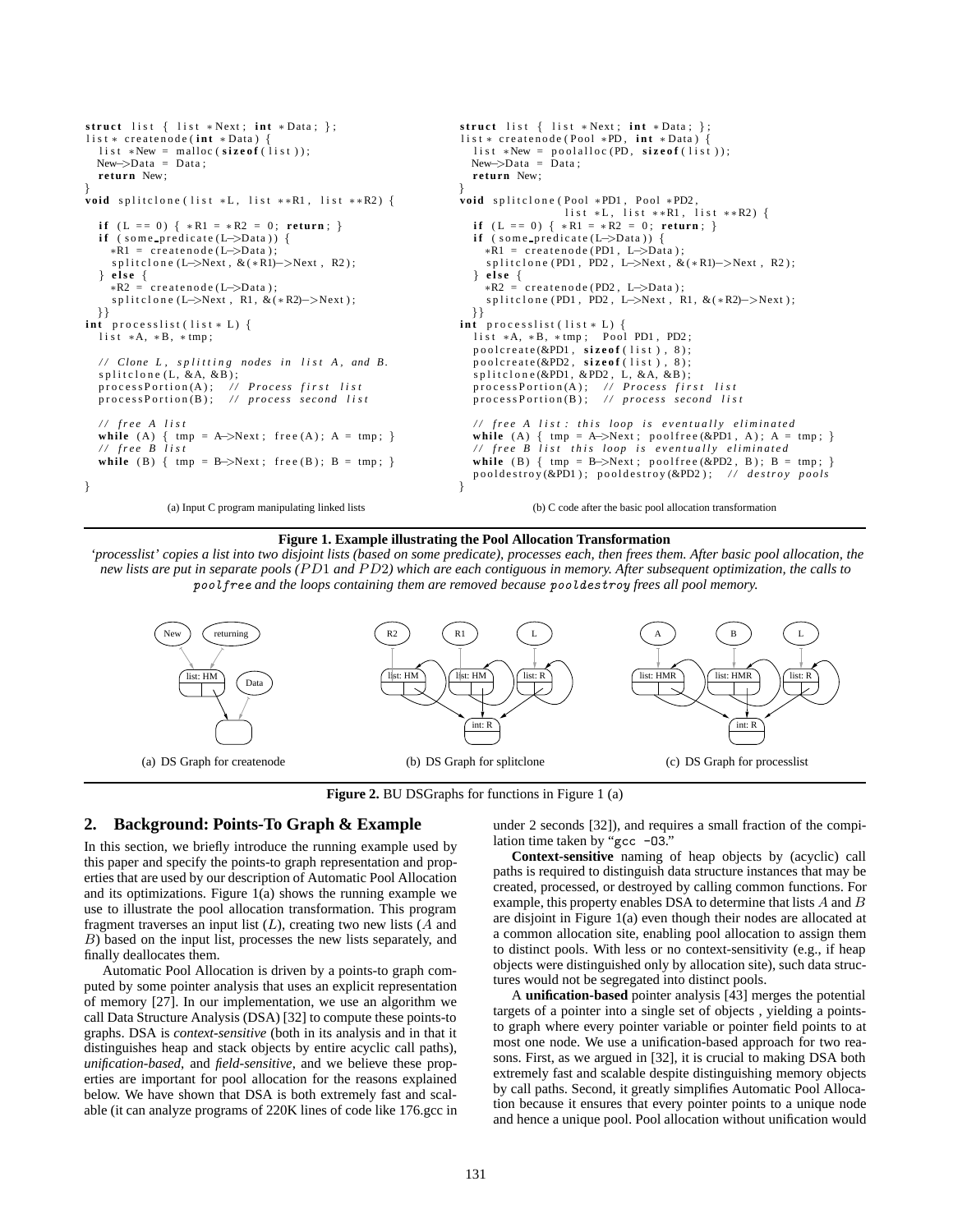require a mechanism (e.g., "fat pointers") to track the pool pointed to by each pointer value at run time, which is significantly more complex and can hurt both performance and compatibility with external libraries. Furthermore, there is some evidence that adding context-sensitivity substantially reduces the precision advantage of subset-based over unification-based algorithms [36, 16, 32].

A **field-sensitive** pointer analysis distinguishes the targets of distinct pointer fields within a record. This is important in practice for pool allocation with a unification-based algorithm because merging the targets of unrelated pointer fields in a node would lose most of the internal structural information for multi-level pointerbased data structures. DSA is field-sensitive for memory objects that are accessed in a type-consistent way, a property which it infers during the analysis.

While we used DSA in our work, we know several other context-sensitive analyses [20, 37, 10, 38] which provide all of the properties required by the transformation or could be extended to do so. We describe the properties of the points-to graphs and other information required by the Automatic Pool Allocation transformation below.

#### **2.1 Points-to Graph Assumptions**

This section describes the properties of the points-to graphs used by Automatic Pool Allocation, which we term Data Structure (or DS) Graphs. A DS graph is a compile-time description of the memory objects created by a function or program and their points-to properties. We assume that a DS graph is computed for each function, representing the memory objects reachable from variables in that function or from global variables. For reference, Figure 2 show the graphs computed by DSA for the functions in the example.

Formally, a **DS Graph** is a directed multi-graph, where the nodes and edges are defined as follows:

**DS Node:** A DS node is a 5-tuple  $\{\tau, F, M, A, G\}$ .  $\tau$  is some (program-defined) scalar, array, record or function type, or  $\perp$  representing an unknown type. In the transformation, ⊥ is treated like an unknown-size array of bytes (the A flag, described below, is set to true when  $\tau = \perp$ ). F is an array of fields, one for each possible field of the type  $\tau$ . Scalar types and  $\bot$  have a single field, record types have a field for each element of the record, array types are treated as their element type (i.e. array indexing is ignored), and functions do not have fields.  $M$  is a set of memory classes, written as a subset of {**H**, **S**, **G**, **U**}, indicating Heap, Stack, Global and Unknown memory objects respectively (multiple flags can be set on one node due to the use of unification). A node with  $U \in M$  is assigned type  $\bot$ . Finally, if  $G \in M$ , then G is a non-empty set of global variables and functions included in the objects for this node; otherwise,  $G$  is empty.  $A$  is a boolean that is true if the node includes an array object. Finally, though this paper does not use the information, DSA also infers Mod and Ref information, which are shown as "**M**" and "**R**" in the figures.

**DS Edge:** A DS edge is a 4-tuple  $\{s, f_s, t, f_t\}$ . s and t are DS nodes, while  $f_s$  and  $f_t$  are fields of  $s$  and  $t$  respectively. Thus, the graph provides a field-sensitive representation of pointsto information. A field of a node may lack an outgoing DS edge only if the field is known not to contain a pointer type, e.g., if the node represents a function (the function itself doesn't point to anything else), is a floating point or small integer type, or if  $M = \{U\}$ . In this paper, we use the notation "N(*ptr*)" to indicate the node which the scalar pointer ptr points to.

Figure 2(b) shows the DS graph computed by our compiler for function splitclone of the example. Note that each node of type list has two fields<sup>2</sup>. The cycles indicate recursive data structures.

| void poolcreate (Pool* PD, uint Size, uint Align)<br>Initialize a pool descriptor. |
|------------------------------------------------------------------------------------|
| void pooldestroy(Pool* PD)                                                         |
| Release pool memory and destroy pool descriptor.                                   |
| void* poolalloc(Pool* PD, uint numBytes)                                           |
| Allocate an object of numBytes bytes.                                              |
| void poolfree (Pool* PD, void* ptr)                                                |
| Mark the object pointed to by $ptr$ as free.                                       |
| void* poolrealloc(Pool* PD, void* ptr, uint numBytes)                              |
| Resize an object to numBytes bytes.                                                |
| void poolinit_bp(Pool *PD, uint Align)                                             |
| Initialize a bump-pointer pool descriptor.                                         |
| void *poolalloc_bp(Pool *PD, uint NumBytes)                                        |
| Allocate memory from a bump-pointer pool.                                          |
| void pooldestroy_bp(Pool *PD)                                                      |
| Release a bump-pointer pool.                                                       |

**Figure 3.** Interface to the Pool Allocator Runtime Library

 $R1$  and  $R2$  point to distinct nodes, indicating that the two linked lists are completely disjoint.

There are two other assumptions about DS graphs used in this work. First, we assume that the DS Graph for each function includes information about that function and all of the functions that it calls (but no information about its callers). Section 3.3 explains why this assumption is safe. For example, a node with  $H \in M$ indicates heap objects allocated or freed in the current function or its callees, but not its callers. Several context-sensitive analyses, including DSA and others [37, 38], compute separate "Bottom-Up" (BU) and "Top-Town" (TD) graphs: the Bottom-Up graphs capture exactly the information required. For example, the graph in Figure 2(b) incorporates the points-to, mod/ref, and flag effects of both calls to "createnode": it includes two copies (one for each call) of the H flag and the edge from the list node to the integer data node present in Figure 2(a).

Second, there are a few primitive operations on DS graphs used in the transformation, including merging two graphs and matching nodes between graphs for a callee and a caller. These are defined and explained where they are used in the next Section.

#### **3. The Core Transformation**

The pool allocation transformation operates on a program containing calls to malloc and free, and transforms the program to use a pool library, described below. The algorithm uses a points-to graph and call graph, both of which are computed by DSA in our implementation. The transformation is a framework which has several optional refinements. In this section, we present a "basic" version of the transformation in which all heap objects are allocated in pools (i.e., none are allocated directly via malloc) and every node in the points-to graph generates a separate static pool (explained below). In the next section, we discuss refinements to this basic approach.

#### **3.1 Pool Allocator Runtime Library**

Figure 3 shows the interface to the runtime library. Pools are identified by a pool descriptor of type Pool. The functions poolalloc, poolfree, and poolrealloc allocate, deallocate, and resize memory in a pool. The poolcreate function initializes a pool descriptor for an empty pool, with an optional size hint (providing a fast path for a commonly allocated size) and an alignment required for the pool (this defaults to 8, as in many standard malloc libraries). pooldestroy releases all pool memory to the system heap. The last three functions (with suffix "\_bp") are variants that use a fast "bump pointer" allocation method, described in Section 5.

The library internally obtains memory from the system heap in blocks of one or more pages at a time using malloc (doubling the size each time). We implemented multiple allocation algorithms

 $2$  The diagrams in this paper show pointers to nodes in cases where the pointer targets the first field of the node, due to limitations of the graph layout tool we use.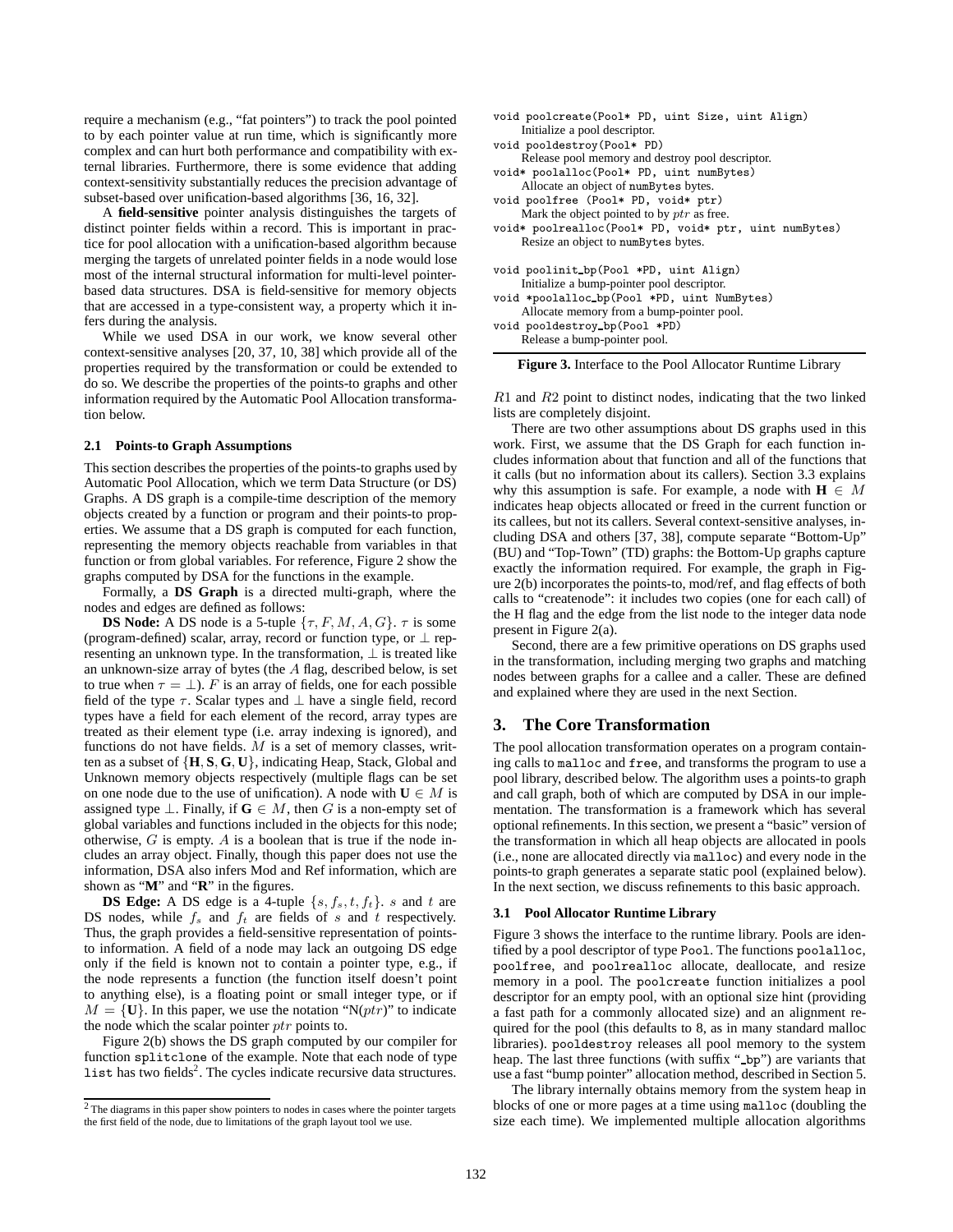but the version used here is a general free-list-based allocator with coalescing of adjacent free objects. It maintains a four-byte header per object to record object size. The default alignment of objects (e.g., 4- or 8-byte) can be chosen on a per-pool basis, for reasons described in Section 5. The pool library is general in the sense that it does not require all allocations from a pool to be the same size.

#### **3.2 Overview Using an Example**

The basic pool allocation transformation is illustrated for the example program in Figure 1(b), which shows the results of our basic transformation in  $C$  syntax. The incoming list  $L$  and the two new lists have each been allocated to distinct pools (the pool for L is not passed in and so not shown; the new lists use pools PD1 and PD2). The list nodes for  $A$  and  $B$  will be segregated in the heap, unlike the original program where they will be laid out in some unpredictable fashion (and possibly interleaved) in memory. The items in each pool are explicitly deallocated and the pools are destroyed within processList when the data they contain is no longer live.

We can use this example to explain the basic steps of the transformation. The DS graphs are shown in Figure 2. First, we use each function's DS graph to determine which **H** nodes are accessible outside their respective functions, i.e., "escape" to the caller. The **H** nodes in createnode and splitclone do escape, because they are reachable from a returned pointer and a formal argument, respectively. The two in processlist (A and B) do not. The latter are candidates for new pools in processlist.

The transformation phase inserts code to create and destroy the pool descriptors for A (PD1) and B (PD2) in processlist (see Figure 1(b)). It adds pool descriptor arguments for every **H** node that escapes its function, i.e., for nodes pointed to by R1 and R2 in splitclone and the node pointed to by New in createNode. It rewrites the calls to malloc and free with calls to poolalloc and poolfree, passing appropriate pool descriptors as arguments. Finally, it rewrites other calls to (e.g., the calls to splitclone and createnode) to pass any necessary pool descriptor pointers as arguments. At this point, the basic transformation is complete.

Further refinements of the transformation move the pooldestroy for PD1 as early as possible within the function processlist, and then eliminate the calls to free items in the two lists (since these items will be released by pooldestroy before any new allocations from any pool) and hence the loop enclosing those calls to free. The final resulting code (Figure 8) puts each linked list into a separate pool on the heap, made the list objects of each list contiguous in memory, and reclaims all the memory for each list at once instead of freeing items individually. In the example, the list nodes are placed in dynamic allocation order within their pool.

#### **3.3 Analysis: Finding Pool Descriptors for each H Node**

The analysis phase identifies which pool descriptors must be available in each function, determines where they must be created and destroyed, and assigns pool descriptors to DS nodes. We use the term *static pool* to refer to a single poolcreate statement in the generated code. By definition,  $\mathbf{H} \in M$  for a node if the objects of that node are returned by malloc or passed into free by the current function or any of its callees, since we assume a Bottom-up DS graph (see Section 2.1). These identify exactly those nodes for which a pool descriptor must be *available* in the current function.

Automatic Pool Allocation computes a map (pdmap) identifying the pool descriptor corresponding to each DS node with  $\mathbf{H} \in$ M. We initially restrict pdmap to be a one-to-one mapping from DS nodes to pool descriptor variables; Section 6 extends pdmap to allow a many-to-one mapping. We must handle two cases: 1) the pool escapes the current function and 2) the pool lifetime is bound by the function. In the first case, we add a pool descriptor argument to the function, in the second, we create a descriptor on the stack for the function and call poolcreate/pooldestroy. These two cases are differentiated by the "escapes" property for the DS node.

The "escapes" property is determined by a simple escape analysis on the bottom-up DS graphs, implemented as a depth-first traversal. In particular, a node escapes iff 1) a pointer to the node is returned by the function (e.g. createnode) 2) the node is pointed to by a formal argument (e.g. the R1 node in splitclone) 3) the node is pointed to by global variable and the current function is not main, or 4) (inductively) an escaping node points to the node.

A subtle point is that any node that does not escape a function will be unaffected by callers of the function, since the objects at such a node are not reachable (in fact, may not exist) before the current function is called or after it returns. *This explains why it is safe to use a BU graph for pool allocation*: Even though the BU graph does not reflect any aliases induced by callers, the nonescaping nodes are correctly identifiable and all information about them is complete, including their type  $\tau$ , incoming points-to edges, and flags. In fact, in DSA, the escapes property is explicitly computed and all non-escaping nodes are marked using a "**C**"omplete flag [32]. It can be computed easily using the above definition by any context-sensitive algorithm that has similar points-to graphs.

## **3.3.1 The Basic Transformation**

Figure 4 shows the pseudocode for a basic version of the Automatic Pool Allocation transformation, which does not handle indirect function calls. The algorithm makes two passes over the functions in the program in arbitrary order. The first (lines 1–11) adds arguments to functions, creates local pool descriptors, and builds the pdmap. The second (lines 12–20) rewrites the bodies of functions using pdmap.

|                | <b>basic poolallocate</b> (program $P$ )               |                                                        |
|----------------|--------------------------------------------------------|--------------------------------------------------------|
| 1              | $\forall F \in \text{functions}(P)$                    |                                                        |
| $\overline{c}$ | dsgraph $G = DSGraphForFunction(F)$                    |                                                        |
| 3              | $\forall n \in \text{nodes}(G)$                        | // Find pooldesc for heap nodes                        |
| $\overline{4}$ | if $(\mathbf{H} \in n.M)$                              |                                                        |
| 5              | if $(escapes(n))$ // If node escapes fn                |                                                        |
| 6              | Pool* $a =$ AddPoolDescArgument( <i>F</i> , <i>n</i> ) |                                                        |
| $\overline{7}$ |                                                        | $pdmap(n) = a$ // Remember pooldesc                    |
| 8              | $argnodes(F) = argnodes(F) \cup \{n\}$                 |                                                        |
| 9              | else                                                   | // Node is local to fn                                 |
| 10             |                                                        | Pool* $pd =$ AddInitAndDestroyLocalPool(F, n)          |
| 11             | $pdmap(n) = pd$                                        |                                                        |
| 12             | $\forall F \in \text{functions}(P)$                    |                                                        |
| 13             | $\forall I \in instructions(F)$ // Rewrite function    |                                                        |
| 14             | if ( <i>I</i> is<br>a ' $ptr = \text{malloc}(size)$ ') |                                                        |
| 15             |                                                        | replace I with 'poolalloc(pdmap( $N(ptr)$ ), $size$ )' |
| 16             | else if ( <i>I</i> is a 'free( $ptr$ )')               |                                                        |
| 17             |                                                        | replace I with 'poolfree(pdmap( $N(ptr)$ ), $ptr$ )'   |
| 18             | else if (I is a' call $Callee(args)$ ')                |                                                        |
| 19             | $\forall n \in \text{argnodes}(Callee)$                |                                                        |
| 20             |                                                        | addCallArgument(pdmap(NodeInCaller( $F, I, n$ )))      |

**Figure 4.** Pseudo code for basic algorithm

For each node that needs a pool in the function, the algorithm either adds a pool descriptor argument (if the DS node escapes) or it allocates a pool descriptor on the stack. Non-escaping pools are initialized (using poolcreate) on entry to the function and destroyed (pooldestroy) at every exit of the function (these placement choices are improved in Section 4.2). Because the DS node does not escape the function, we are guaranteed that any memory allocated from that pool can never be accessed outside of the current function, i.e., it is safe to destroy the pool, even if some memory was not deallocated by the original program. Note that this may actually eliminate some memory leaks in the program!

In the second pass (lines 12–20), the algorithm replaces calls to malloc() and  $free()$ <sup>3</sup> with calls to poolalloc and poolfree.

<sup>3</sup> Note that "malloc wrappers" (like calloc, operator new, strdup, etc) do not need special support from the pool allocator. Their bodies are simply linked into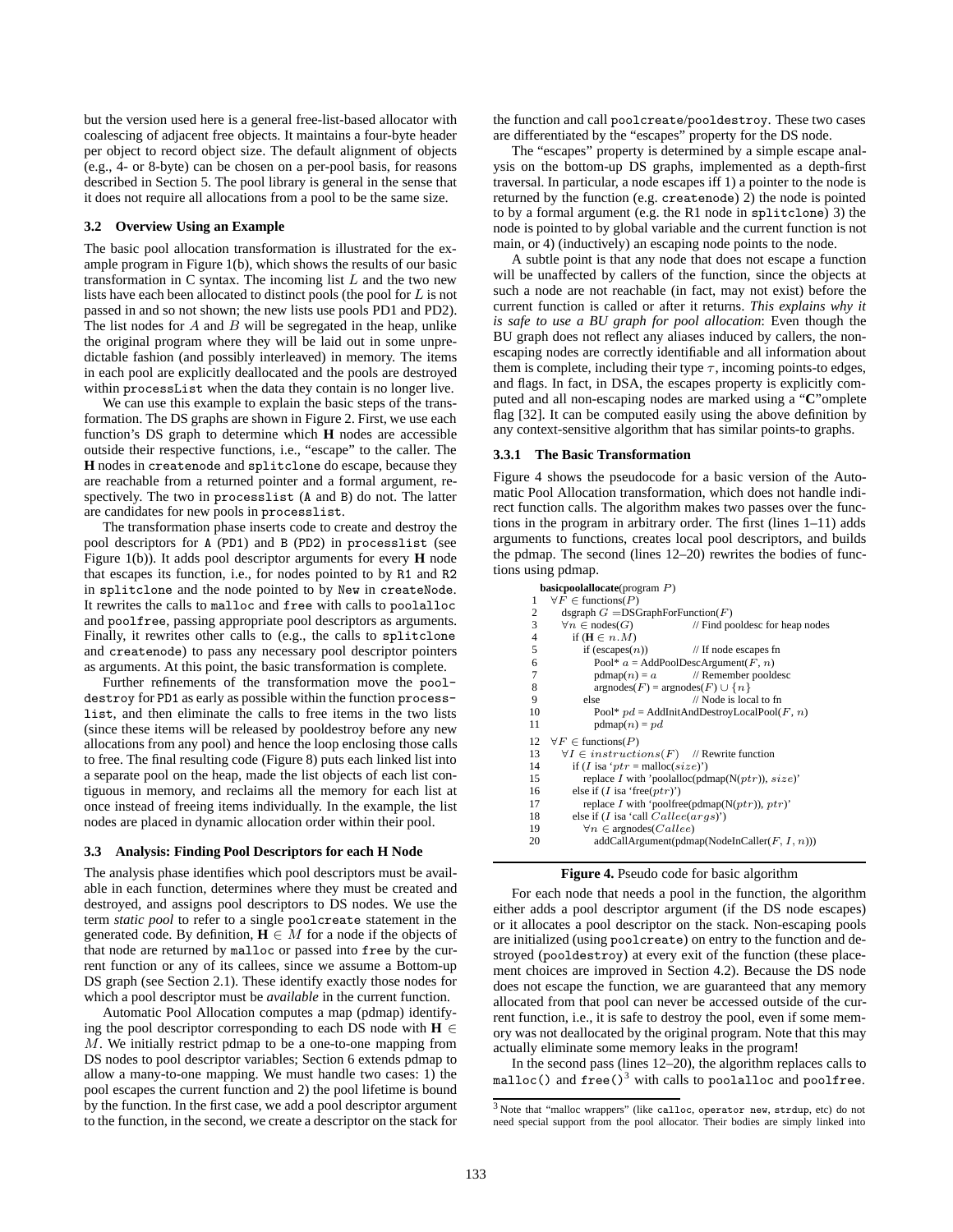We pass the appropriate pool descriptor pointer using the pdmap information saved by the first pass. Since the DS node must have an **H** flag, a pool descriptor is guaranteed to be available in the map.

Calls to functions other than malloc or free must pass additional pool descriptor arguments for memory that escapes from them. Because the BU Graph of the callee reflects all accessed memory objects of all transitive callees, any heap objects allocated by a callee will be represented by an **H** node in the caller graph (this is true even for recursive functions like splitclone). This property guarantees that a caller will have all of the pool descriptors that any callee will ever need.

A key primitive computable from DS graphs is a mapping,  $NodeInCaller(F, C, n)$ . For a call instruction, C, in a function  $F$ , if  $n$  is a DS node in any possible callee at that call site, then  $n' = NodeInCaller(F, C, n)$  identifies the node in the DS graph of  $F$  corresponding to node  $n$  due to side-effects of the call  $C$  (i.e.,  $n'$  includes the memory objects of node n visible in F due to this call). The mapping is computed in a single linear-time traversal over matching paths in the caller and callee graphs, starting from matching pairs of actual and formal nodes, matching pairs of global variable nodes, and the return value nodes in the two graphs if any. If n escapes from the callee, then the matching node  $n'$  is guaranteed to exist in the caller's BU graph (due to the bottom-up inlining process used to construct the BU graphs), and is unique because the DS graphs are unification-based [32].

Identifying which pool of the caller  $(F)$  to pass for callee pool arguments at call instruction  $I$  is now straightforward: for each callee node  $n$  that needs an argument pool descriptor, we pass the pool descriptor for the node  $NodeInCaller(F, I, n)$  in the caller's DS graph. We record the set of nodes ("argnodes") that must be passed into each function, in the first pass.

Variable-argument functions do not need any special treatment in the transformation because of their representation in the BU graphs computed by DSA. In particular, the DS graph nodes for all pointer-compatible arguments passed via the "..." mechanism (i.e., received via va arg) are merged so that they are represented by a single DS node in the caller and callee. If the DS node pointed to by this argument node has  $\mathbf{H} \in M$ , a single pool argument is added to the function. At every call site of this function, the nodes for the actual argument (corresponding to the merged formals) will also have been merged, and the pool corresponding to this node will be found by  $NodeInCaller(F, I, n)$  and passed in as the pool argument. Note that explicit arguments before the ... are not merged and can have distinct pools.

## **3.3.2 Passing Descriptors for Indirect Function Calls**

Indirect function calls make it much more complex to pass correct pool descriptor arguments to each function. There are multiple difficulties. First, different functions called via a function pointer at the same call site may require different sets of pools. Figure 5 shows a simple example where func1 needs no pools but func2 needs one pool, and both are called at the same site. Second, different indirect call sites can have different but overlapping sets of callees, e.g.,  ${F_1, F_2}$  and  ${F_2, F_3}$  at two different call sites. In order to avoid cloning  $F_2$  into two versions, we must pass the same pool arguments to all three functions  $F_1, F_2$  and  $F_3$ . This raises a third major problem: because the call graph says that  $F_3$  is not a callee at the first call-site, its DS graph was never inlined into that of the caller at that call-site. This means that the matching of nodes between caller and callee graphs, which is essential for passing pool descriptors, may be undefined:  $NodeInCaller(F, C, n)$  may not exist for all escaping  $n$ . Programs that violate the type signatures

```
int * func1 (int * in) { * in = 1; return in; } int * func2 (int * in) { free (in);
\mathbf{int} * \mathbf{func2} (\mathbf{int} * \mathbf{in}) \}in = ( int ∗ ) malloc ( sizeof ( int ));
                                ∗ in = 2; return in ; }
int caller ( int X) {
  int * (* fp)(int*) = (X > 1)? func1 : func2;
   int * p = (int *) \text{ malloc} (size of (int));int * q = fp(p);
  return ∗ q ;
}
```
#### (a) Input C program with an indirect function call

```
int ∗ func1 ( Pool ∗ P , int ∗ in ) { ∗ in = 1; return in ; }
int * func2 (Pool * P, int * in) { poolfree (P, in);
               in = (int*) poolalloc(P, sizeof(int));
               ∗ in = 2; return in ; }
int caller ( int X) {
  Pool PD1; poolcreate (&PD1, ...);
  int * (* fp)(\text{int} *) = (X > 1)? func1 : func2;
  int * p = (int*) poola lloc (PDI, sizeof(int));int *q = fp(PD1, p);
 pooldestroy(&PD1); return *q;
}
```






*Though func1 and func2 are called at the same call site, only one needs a pool descriptor. The algorithm puts them in a single equivalence class, merges their DS graphs, adds a pool argument to both functions.*

of functions at call sites (not uncommon in C code) exacerbate all three problems because any attempt to match pool arguments explicitly for different callees must account for mismatches between the actual and formals for each possible callee.

Our solution is composed of two key principles, described below, and shown in pseudocode in Figure 6. The first principle is to partition into equivalence classes so that all potentially callees at an indirect call site are in the same class. We then treat *all* functions in the same equivalence class as potential callees for that call site. For example, func1 and func2 in the example figure are put into the same class, and so are  $F_1, F_2$  and  $F_3$  in the example above. Lines 1-2 uses the call graph to partition all the functions of the program into disjoint equivalence classes in this manner.

The second principle is to simplify matching nodes between different callees at a call site with the nodes of the caller by merging the graphs of all functions in an equivalence class, and then updating the caller graphs to be consistent with the merged callee graphs. Merging the graphs ensures that an identical set of pool descriptor formal arguments will be inferred for all functions in the class. Updating the caller graphs to be consistent with the callee graphs (as explained below) ensures that the third problem above — finding matching nodes between callee and caller — is always possible.

In the example, the algorithm merges the DS graphs of func1 and func2 into the common graph shown in Figure 5(c), and uses this common graph to transform both functions. This results in a matching set of pool arguments for both functions, even though the

the program and treated as if they were a user function, getting new pool descriptor arguments to indicate which pool to allocate from.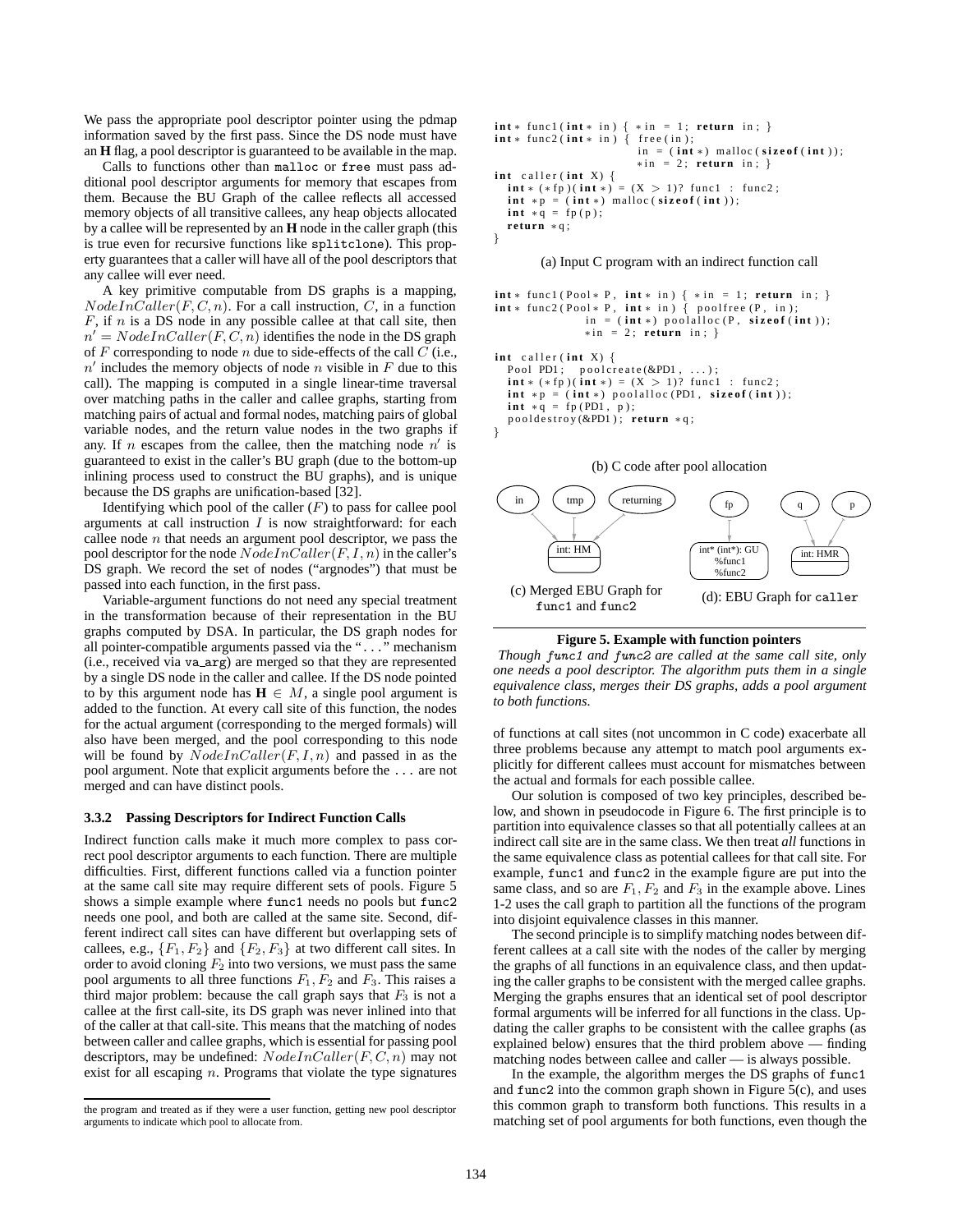pool will be unused in func1. This common graph is merged into the caller, resulting in the graph shown in Figure 5(d). Using this graph, one descriptor is passed to both functions at the call site.

The implementation of these graph merging and inlining steps (lines 3-8 of Figure 6) use two primitive DSA operations – merging two graphs and performing a bottom-up inlining pass on stronglyconnected components (SCCs) of the call graph. To merge the graphs of two functions in an equivalence class (lines 3-4), we copy one graph into the other, then unify corresponding formal argument nodes (ignoring any extra nodes in one of the graphs if the formal argument lists do not match), global nodes, and the return value node of each graph. Unifying nodes causes recursive merging and can potentially cause loss of some type information if merged nodes have incompatible types.

Finally, we perform a bottom-up "inlining" pass on the strongly connected components (SCCs) of the call graph, inlining merged graphs of the callees into their callers. This simply requires repeating the bottom-up inlining pass of the DSA algorithm (starting with the merged equivalence-class graphs of each function). This step is described in detail in [32].

We call the resulting DS graphs the EBU ("equivalence bottomup") graphs. The EBU graph is more conservative than the original DS graph because functions known not to be called at a call-site may be merged into the caller along with those that are (because they are in the same equivalence class). Such cases do not arise often in practice, and the merging of equivalence class graphs greatly simplifies the overall transformation algorithm by solving the above three problems with a uniform strategy based on existing DS graph primitives.

```
\begin{array}{c} \mbox{\bf complete poolalloc}(\mbox{program }P)\\ \forall cs\in\mbox{calsites}(P) \end{array}1 ∀cs ∈ callsites(P ) // Build equivalence classes
2 unify equivclasses(callees(cs))<br>3 \forall ec \in \text{equivclasses}(\text{functions}(P))\forall ec \in \text{equivclasses}(\text{functions}(P)) // Build graph for each class<br>4 FCGraph(ec) = mergeGraphs(DSGraphs(members(ec)))
4 ECGraph(ec) = mergeGraphs(DSGraphs(members(ec)))<br>5 \forallscc \in tariansccfinder(calleraph(P))
         5 ∀scc ∈ tarjansccfinder(callgraph(P ))
6 ECGraph(scc) = mergeGraphs(ECGraphs(functions(scc)))<br>
7 \forall cs \in \text{callsl} \text{ sites}(scc) // Inline callees into
                                                                                     7 ∀cs ∈ callsites(scc) // Inline callees into caller
8 ECGraph(\text{csc}) = mergeGraph(\text{ccs}, ECGraph(callees(\text{ccs})))<br>9 basic poolallocate(P)
         9 basicpoolallocate(P )
```
**Figure 6.** Pseudo code for complete pool allocator

Given the EBU graphs for a program, the pool allocator is now guaranteed to have all of the pool descriptors required at an indirect call site for any of the potential callees of the call site, allowing it to apply the basicpoolallocate algorithm safely. Note that lines 17-19 simply have to use the common graph for all callees even though there may now be multiple callers for the call at line 17.

A detailed discussion of the complexity of the Automatic Pool Allocation algorithm is outside the scope of this work but is available in [32]. Briefly, all parts of the algorithm with the exception of lines 5-8 of Figure 6 are linear in the total size of all DS graphs and the number of instructions in the program, and  $\Theta(n\alpha(n))$  in the number of call graph edges. The complexity of lines 5–8, the EBU phase, is similar to the BU phase of DSA, i.e.,  $\Theta(n\alpha(n)+k\alpha(k)c)$ , if  $n, k$  and  $c$  denote the total number of instructions, the maximum size of a DS graph for a single procedure, and the number of edges in the call graph. In practice,  $k$  is very small, typically on the order of a hundred nodes or less, even for large programs [32].

# **4. Algorithm Refinements and Implementation**

## **4.1 Argument Passing for Global Pools**

A DS node reachable from a global variable requires a pool created in main because the heap objects at that node may be live throughout the lifetime of the program. This introduces a major source of runtime overhead because such a pool would have to passed down

```
int processlist ( list ∗ L ) {
  list ∗A, ∗B, ∗ tmp ;
  Pool PD1 , PD2 ; // initialize pools
  poolcreate(&PD1 , ...); poolcreate(&PD2 , ...);<br>splitclone(&PD1, &PD2 , L, &A, &B);
  processPortion(A) ; // Process first list
  processPortion(B) ; // process second list
  while (A) \{ tmp=A->Next ; poolfree(&PDI, A); A=tmp; \}pooldestroy (&PD1); // NOTE: this moved up
  while(B) { tmp=B->Next; poolfree(&PD2, B); B=tmp; }
  p o o l d e s t r o y (&PD2 ) ; // destroy pool PD2
```
#### **Figure 7.** After moving pooldestroy(&PD1) earlier

}

```
int processlist ( list ∗ L ) {
  list ∗A, ∗B, ∗ tmp ;
  Pool PD1, PD2;<br>poolcreate(&PD1,
                           (p); poolcreate (&PD2, \ldots);
  s p l it c l o n e (\& PD1, \& PD2, \dot{L}, \& A, \& B);
  processPortion(A) ; // Process first list
                            processPortion(B) ; // process second list
  pooldestroy (&PD1); // destroy pool (including nodes)
  pooldestroy(&PD2); // destroy pool (including nodes)
}
```
**Figure 8.** After eliminating poolfree calls and dead loops

through many layers of function calls to be available in each function that actually allocates or frees data in the pool. In practice, we have found that programs which have many heap nodes reachable from globals may get thousands of arguments added to the program.

The solution is simple: we create a global variable to hold the pool descriptor for each heap node reachable from a global and use this where needed, instead of passing the pool descriptor in via function arguments. In practice, this refinement greatly reduces the number of pool arguments that must be passed to functions in some C programs. Most importantly, it ensures that the only pool arguments that must be passed to a function are for nodes reachable from pointers passed in as function arguments, making the number of pool arguments grow with the number of formal pointer arguments in the original function.

#### **4.2 poolcreate/pooldestroy Placement**

The algorithm described above places poolcreate/pooldestroy calls at the entry and exits of each function. In practice, the lifetime of the data objects in a pool may begin at a later point in the function and may end before the end of the function. Moving the pool create/destroy calls later and earlier within the function reduces the lifetime of objects in the pool. This refinement can also make it more likely that the refinement in Section 4.3 can apply.

We modified the basic algorithm so that it initially does not insert poolcreate / pooldestroy calls but performs all other transformations. For each pool that must be created in a function, we use two simple depth-first traversals of the CFG to identify all basic blocks where the pool descriptor must be live, based on its uses, and then place poolcreate/pooldestroy calls at edges entering or leaving a live block from or to a non-live block. The overall algorithm is extremely simple and linear in the size of CFG.

Figure 7 illustrates this placement for the processlist function in our example. The call to pooldestroy(&PD1) has been moved earlier in the function, to immediately after the while loop that reads the Next field from nodes in PD1 pool. The poolcreate calls for both pools cannot be moved any later.

In general, the poolcreate and pooldestroy calls can be moved interprocedurally to further reduce the lifetime of pools, similar to Aiken et al.'s work [1]. However, that would likely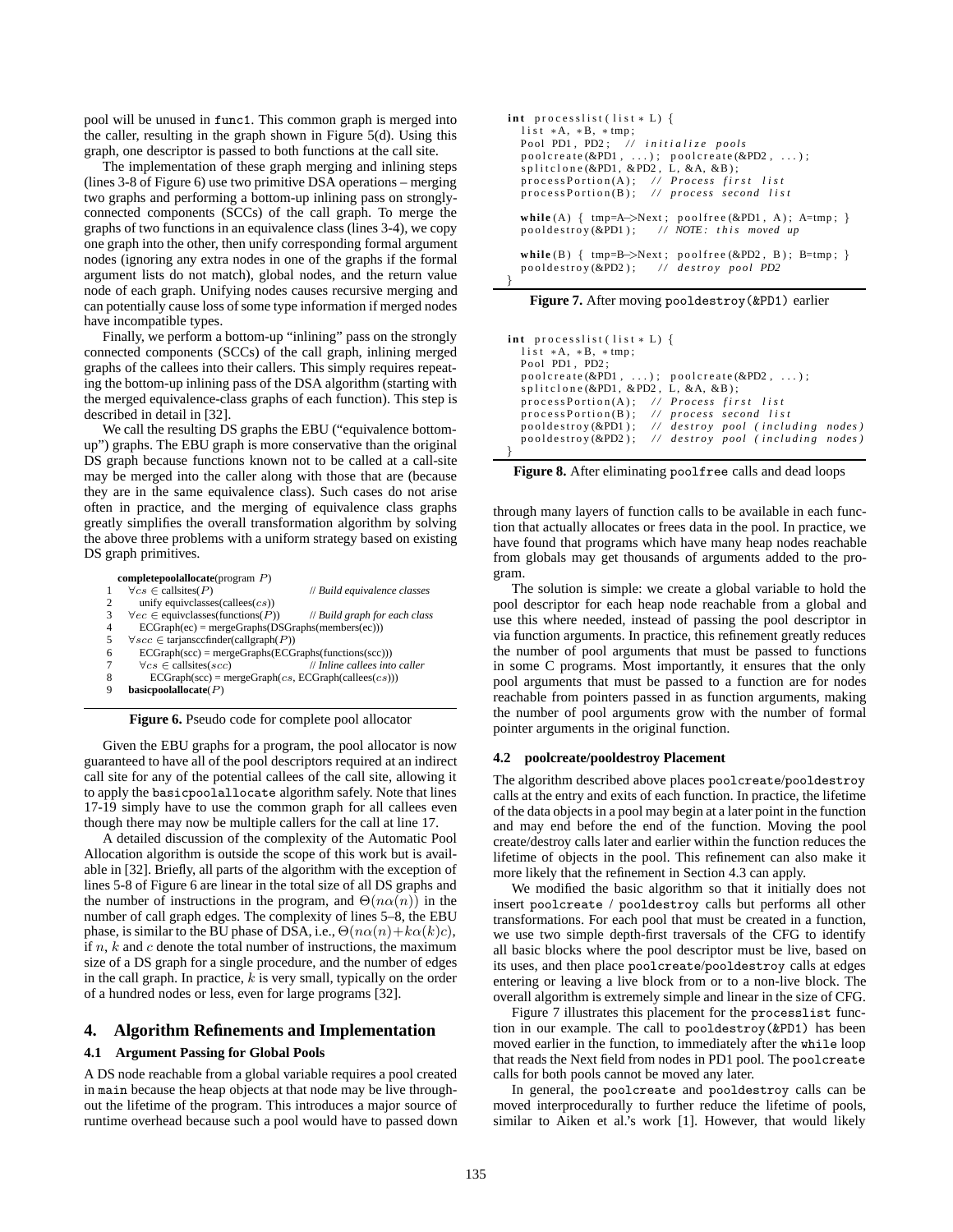require a more expensive, flow-sensitive interprocedural algorithm [1] and we have not attempted this so far.

## **4.3** poolfree **Elimination**

The final refinement is to eliminate unnecessary poolfree calls. Many short-lived data structures have a "build-use-destroy" pattern, in which all allocations happen before any deallocations. For example, consider Figure 7. Between the call to poolfree(&PD1, A) and the call to pooldestroy(&PD1), there are no allocations out of *any* pool. This means that it is unnecessary to release the memory in pool PD1 any earlier than the pooldestroy(&PD1), when all the memory of the pool will be released back to the system. We eliminate the call to poolfree(&PD1, A), which also allows the compiler to eliminate the enclosing loop (similarly for PD2). Effectively, we have performed a simple kind of *static garbage collection* for the objects in this pool [31]. Note that moving pooldestroy calls earlier in the code can increase the opportunities for finding candidate poolfree calls to eliminate.

Again, we implemented this optimization as a simple, backward dataflow analysis on the CFG, without interprocedural information. The analysis looks for any occurrence of poolfree(P) such that *no* path from the poolfree to the pooldestroy calls for P contains any allocation out of any pool (including P). The result for processlist is shown in Figure 8.

# **5. Pool Allocation Optimizations**

We describe four simple optimizations that exploit the partitioning of heap objects and the differences in behavior of different pools. The benefits of all four optimizations are evaluated in Section 9.

1) **Avoiding pool allocation for singleton objects:** Our simplest optimization avoids pool-allocating nodes that appear to be used for a single object. We identify such pools by finding **H** nodes not pointed to by any other memory object (including itself), e.g. they are only pointed to by local scalar variables. This optimization avoids creating and destroying a pool descriptor (minor) and avoids significant wasted space when the object is much smaller than the smallest internal page (potentially significant when many such pools are created). We term this "Selective PA".

2) **Eliminating** poolfree **operations:** The refinement described in Section 4.3 is an optimization that can eliminate the final poolfree operations of a data structure, which we term "Pool-FreeElim." In some cases, this optimization can make entire data structure traversals dead, as in the example above. As noted, this optimization is enhanced by smart pooldestroy positioning.

Note that segregating data structures into distinct pools is what enables this optimization to exploit the "build-use-destroy" pattern shown by (some) data structures. For example, if there were any allocations for the second list between pooldestroy(&PD1) and the second while loop, the optimization would not be possible without separating the lists into distinct pools.

3) **"Bump-pointer" allocation:** If memory is never free'd back to a pool, there is no need for the pool library to maintain freelists or the 4-byte header on each object. The bump pointer optimization detects pools whose memory is only released by a pooldestroy, as explained below. It then changes the pool operations to use the " bp" versions of the pool routines for such pools. This allocator has a shorter allocation path than the normal pool allocator and packs objects more densely in memory and cache (due to the missing object header). This optimization is clearly enhanced by the poolfree elimination optimization, which allows both pools in the example to be changed into bump pointer pools.

We implemented this as a simple post-pass over the program. Our implementation walks the use chain of each pool descriptor looking for any use that is not a poolcreate, pooldestroy, or poolalloc. If only these uses occur, the pool is promoted to use a bump pointer by replacing the ordinary pool library calls with the " bp" versions. Note that our implementation currently cannot promote any pools whose descriptors are passed into any other function, including user functions like those in the example.

4) **Intelligent object alignment:** A traditional malloc library must be conservative about memory alignment because it lacks type information for the memory it allocates. Many architectures (e.g., Sparc V9) *require* that certain 8-byte values (e.g., C doubles) must be 8-byte aligned, while others (e.g., x86) impose significant performance penalties if such values are misaligned. This forces many system malloc libraries to use 8-byte alignment for *all* objects, increasing memory consumption and reducing cache density. For example, two successive 16 byte objects will be placed 24 bytes apart because 4 bytes are typically used as a malloc object header, forcing an extra 4 bytes of padding per object for proper alignment.

Because many pools are type homogeneous, we have reliable compile-time information about data types in such pools. Therefore, we use 4-byte alignment when it is provably safe (i.e., a pool is type homogenous *and* no field of the object will be improperly aligned for the target architecture). Otherwise we use 8-byte alignment. The alignment is specified when the pool is created.

# **6. Node Collocation Heuristics**

The pool allocation algorithm so far provides a framework for segregating heap data structures but never collocates objects of two DS nodes into the same pool. We can adapt the algorithm to collocate a set of nodes by changing line 9 so that poolcreate and pooldestroy are inserted for only one of the nodes, and initializing pdmap to use the same descriptor for the other nodes.

Since heap objects are laid out separately and dynamically within each pool, collocating objects can give the compiler some control over internal layout of data structures. Even more sophisticated control might be possible using additional techniques (e.g., [9]) customized on each pool.

We propose two example static options for choosing which **H** nodes should share a common pool. We define a *Collection* to be either a node with  $A = true$ , or any non-trivial strongly connected component (i.e., containing at least one cycle) in the DS Graph. Given this, any **H** node reachable from a Collection represents a set of objects that may be visited by a single traversal over the objects of the Collection.

**OnePoolPerCollection:** All candidate **H** nodes in a collection are assigned to a single pool. Any other **H** node reachable from a collection (without going through another collection) is assigned to the same pool as the collection. This choice effectively partitions the heap so that each minimal "traversable" collection of objects becomes a separate pool. Intuitively, this gives the finest-grain partitioning of recursive data structures, which are often hierarchical. It favors traversals over a single collection within such a hierarchical (i.e., multi-collection) data structure.

**MaximalDS:** A maximal connected subgraph of the DS graph in which all nodes are **H** nodes are assigned to a single pool. This partition could be useful as a default choice if there is no information about traversal orders within and across collections.

Our implementation supports flexible colocation policies, but in practice we have found that using a static collocation heuristics rarely outperform (and is often worse than) assigning each **H** node to a separate pool (see [32] for a discussion). We expect that more sophisticated static analysis of traversal patterns combined with profile data will be needed to statically choose the optimal colocation configuration. We leave it to future work to develop an effective approach for profitable collocation. The discussion above, shows, however that (a) collocation of pools can be implemented easily, and (b) qualitatively, the pointer analysis and pool allocation provide a useful basis for per-data-structure choices.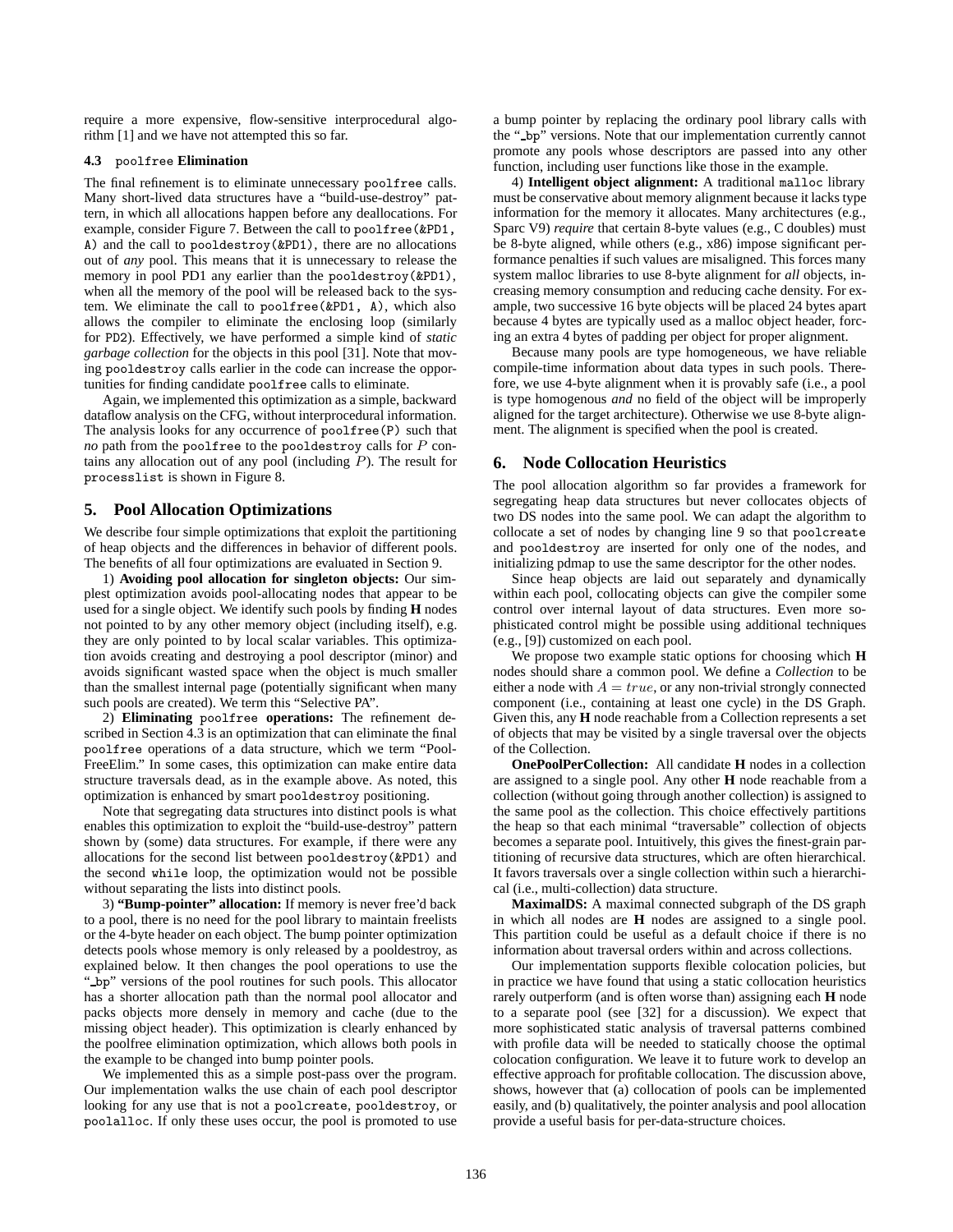# **7. Compiler Applications of Pool Allocation**

We believe that Automatic Pool Allocation combined with the underlying pointer analysis provides a new framework for analyzing and optimizing pointer-intensive programs, operating at the level of entire data structure instances, instead of individual load/store operations or individual data types. This is because Automatic Pool Allocation provides four fundamental benefits to subsequent compiler passes:

- 1. *Data structure-specific policies via segregation*: Allocating distinct data structures from different pools allows compiler and run-time techniques to be customized for each instance. These techniques can use both static pool properties (e.g., type information and points-to relationships) and dynamic properties (anything recordable in per-pool metadata).
- 2. *Mapping of pointers to pool descriptors*: The transformation provides a static many-to-one mapping of heap pointers to pool descriptors. This information is key to most transformations that exploit pool allocation because it enables the compiler to transform pointer operations into pool-specific code sequences. It is used by both the example applications described below.
- 3. *Type-homogeneous pools*: Many pools are completely typehomogeneous, as shown in Section 9, even C programs. Novel compiler and run-time techniques are possible for typehomogeneous pools that would not be possible on other pools or the general heap (e.g. the alignment optimization).
- 4. *Knowledge of the run-time points-to graph*: One way to view pool allocation is that it partitions the heap to provide a runtime representation of the points-to graph. The compiler has full information about which pools contain pointers to other pools and, for type-homogeneous pools, where all the intra-pool and inter-pool pointers are located. Such information is useful any time pointers need to be traversed or rewritten at run-time.

The optimizations described earlier show some simple examples of how compiler techniques can exploit these benefits. In other work, we developed two new compiler techniques that are much more sophisticated and exploit many or all of the above properties of pool allocation. We summarize these very briefly here; each is described in detail elsewhere [19, 35]:

**Transparent Pointer Compression**: After pool allocation, the static mapping of pointers to pool descriptors allows us to use *pool indices* (i.e., byte offsets relative to the pool base) instead of pointers to identify objects in a pool. Since most individual data structures are likely to have far less than  $2^{32}$  distinct nodes, segregating data structure instances allows us to represent these indexes with integers smaller than the pointer size (e.g., 32 bits on a 64-bit host). In [35], we implement this transformation and show that it can have a significant and sometimes dramatic impact on both the performance and the memory footprint of pointer-intenstive programs on 64-bit systems. This transformation exploits the segregation of data structures into pools (which allows small indices), type homogeneity (which allows compression of indices by rewriting structure accesses and allocations), and of course the mapping of pointers to pools (making the pool base implicit).

We also describe a dynamic version of the algorithm where the pool runtime library dynamically rewrites nodes to grows pointers in data structures when the  $2^{32}$ nd node is allocated. This allows us to speculatively compress pointers to 32-bits while retaining the ability to dynamically expand them to 64-bits if full addressing generality is needed.

**Program Safety Without Garbage Collection**: All the previous applications of pool allocation focus on improving performance. Another major application of pool allocation has been to enforce program safety while allowing explicit memory deallocation for C progams (the techniques for a type-safe subset of C are described in [19] and a major extension to nearly arbitrary C is in progress). This work exploits two key properties: pools in type-safe programs are type homogeneous, and the segregation of individual data structures into pools ensures that many pools are relatively short-lived. The type-homogeneity means that even with explicit deallocation, we can prevent dangling pointers into the pool from being able to cause unintended type violations. The short pool lifetimes ensure that memory consumption does not increase significantly.

# **8. Implementation**

We implemented Automatic Pool Allocation as a link-time transformation using the LLVM Compiler Infrastructure [34]. Performing cross-module, interprocedural techniques (like automatic pool allocation) at link-time has two advantages [3]: it preserves most of the benefits of separate compilation (requiring few or no changes to Makefiles for many applications), and it ensures that as much of the program is available for interprocedural optimization as possible.

Our system compiles source programs into the LLVM representation (for C and C++, we use a modified version of the GCC front-end), applies standard intraprocedural optimizations to each module, links the LLVM object files into a single LLVM module, and then applies interprocedural optimizations. At this stage, we first compute the complete Bottom-up DS graphs and then apply the Pool Allocation algorithm in Figure 6. Finally, we run a few passes to clean up the resulting code, the most important of which are interprocedural constant propagation (IPCP), to propagate null or global pool descriptors when these are passed as function arguments, and dead argument elimination (to remove pool pointer arguments made dead by IPCP). The resulting code is compiled to either native or C code using one of the LLVM back-ends, and linked with any native code libraries (i.e., those not available in LLVM form) for execution.

Our implementation of Data Structure Analysis and Automatic Pool Allocation are publicly available from the LLVM web site (http://llvm.cs.uiuc.edu/), together with the LLVM infrastructure, front-ends for C and C++, and most of the benchmarks used in the experimental evaluation in Section 9.

# **9. Experimental Results**

We evaluated Automatic Pool Allocation experimentally in order to study several issues: compilation time, overall performance impact of pool allocation, the contributions of the later optimizations it enables, and the effect on the performance of the memory hierarchy.

For our experiments in this paper, we used the LLVM-to-C back-end and compiled the resulting C code with GCC 3.4.2 at -O3. The experiments were run on an AMD Athlon MP 2100+ running Fedora Core 1 Linux. This machine has exclusive 64KB L1 and 256KB L2 data caches. The C library on this system implements malloc/free using a modified Lea allocator, which is a high quality general purpose allocator. This allocator is used in all our experiments below, either directly from the application or the pool runtime library. All runtimes reported are the minimum user+system time from three executions of the program.

For this work, we are most interested in heap intensive programs, particularly those that use recursive data structures. For this reason, we include numbers for the pointer-intensive SPECINT 2000 benchmarks, the Ptrdist suite [2], the Olden suite [39], and the FreeBench suite [40]. We also include a few standalone programs: Povray3.1 (a widely used open source ray tracer, available from povray.org), espresso, fpgrowth (a patent-protected, data mining algorithm [25]), llu-bench (a linked-list microbenchmark) [46],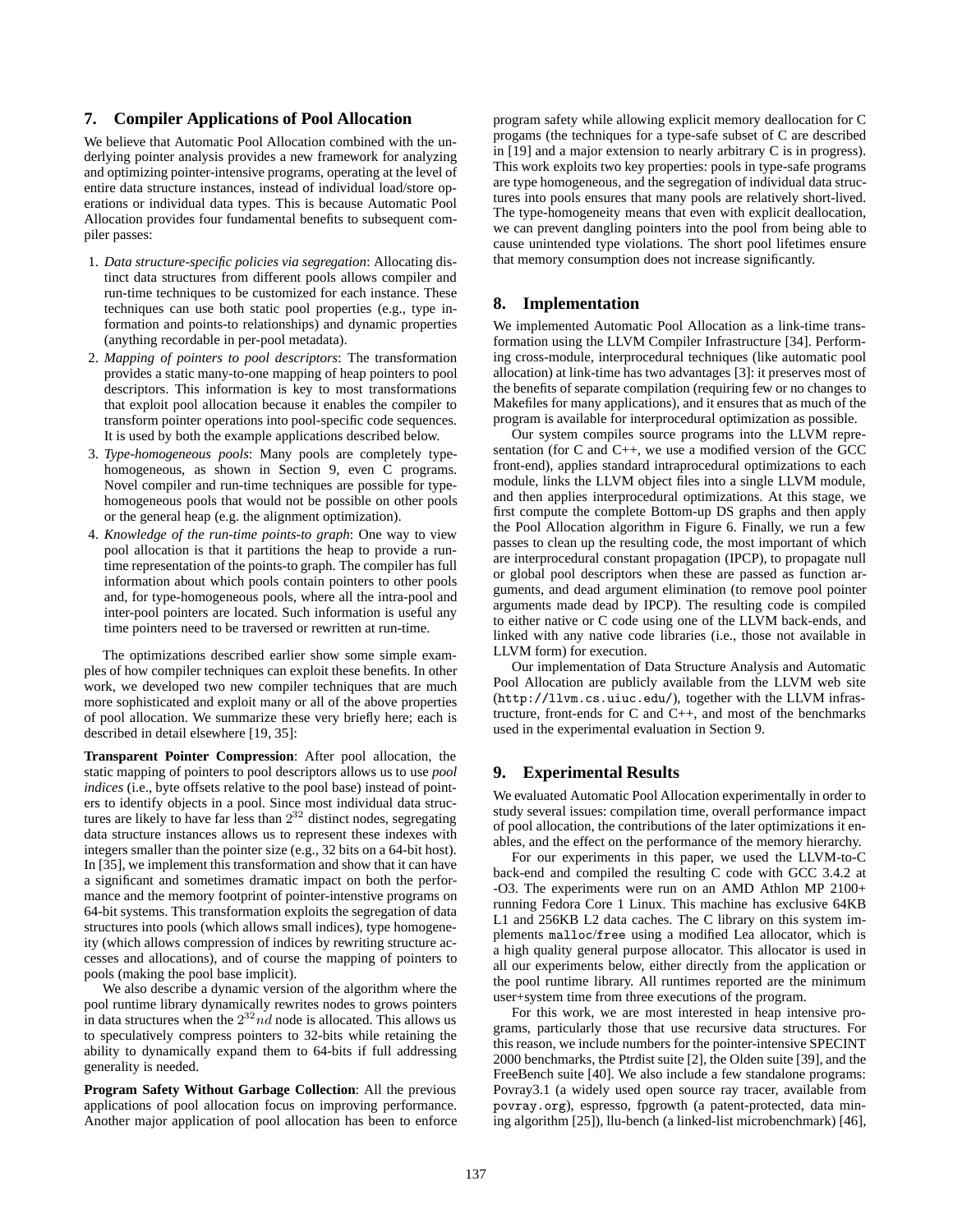and "chomp" from the McGill benchmark suite. All but SPEC, fpgrowth and povray31 are available from llvm.cs.uiuc.edu.

For lack of space, we elide many benchmarks from these suites that were unaffected by pool allocation. This happens for several reasons. Some of the benchmarks, including 181.mcf, 186.crafty, 256.bzip2, and several FreeBench benchmarks, have very few dynamic memory allocations. A few (e.g. 197.parser, 254.gap, 255.vortex) have custom memory allocators, which prevents disambigution of allocated memory objects and causes all objects to be placed in a single pool. As an experiment, we removed the custom memory allocator from 197.parser and replaced it with wrappers that just call malloc/free; this is called 197.parser-b below. We can do this to 197.parser (but not the others) because its custom allocator has semantics identical to malloc/free. Finally, almost all the codes in the McGill benchmark suite have run times that are too small to be measured reliably.

## **9.1 Pool Allocation Statistics**

Table 1 shows several basic statistics about pool allocation for each program. The StatPools column shows the number of static pools created in the program (when using Selective PA). The NumTH column shows the static number of type homogenous pools, and TH% is percentage of static pools that are type-homogenous. The DynPools column lists the number of dynamic pools created by the program. Tot Args and Max Args are the total number of formal arguments added to the program across all functions, and the maximum number for a single function.

| Program          | <b>LOC</b> | Stat           | Num            | TH%  | Dyn            | Tot            | Max            |
|------------------|------------|----------------|----------------|------|----------------|----------------|----------------|
|                  |            | Pools          | TH             |      | Pools          | Args           | Args           |
| $164$ .gzip      | 8616       | $\overline{4}$ | $\overline{4}$ | 100% | 44             |                |                |
| 175. vpr         | 17728      | 107            | 91             | 85%  | 44             | 23             | $\overline{4}$ |
| 197.parser-b     | 11204      | 49             | 48             | 98%  | 6674           | 76             | 16             |
| $252.$ eon       | 35819      | 124            | 123            | 99%  | 66             | 549            | 41             |
| 300.twolf        | 20461      | 94             | 88             | 94%  | 227            | 1              | 1              |
| anagram          | 650        | 4              | 3              | 75%  | 4              | $\overline{0}$ | $\overline{0}$ |
| bc               | 7297       | 24             | 22             | 32%  | 19             | 6              | $\overline{c}$ |
| ft               | 1803       | 3              | 3              | 100% | 4              | $\theta$       | $\theta$       |
| ks               | 782        | 3              | 3              | 100% | 3              | $\theta$       | $\theta$       |
| yacr2            | 3982       | 20             | 20             | 100% | 83             | $\theta$       | $\theta$       |
| analyzer         | 923        | 5              | 5              | 100% | 8              | $\overline{0}$ | $\overline{0}$ |
| neural           | 785        | 5              | 5              | 100% | 93             | $\theta$       | $\overline{0}$ |
| pcompress2       | 903        | 5              | 5              | 100% | 8              | $\overline{0}$ | $\overline{0}$ |
| llu-bench        | 191        | 1              | 1              | 100% | 2              | $\overline{0}$ | $\overline{0}$ |
| chomp            | 424        | $\overline{4}$ | $\overline{4}$ | 100% | $\overline{7}$ | 10             | 8              |
| fpgrowth         | 634        | 6              | 6              | 100% | 3.4M           | 10             | 6              |
| espresso         | 14959      | 160            | 160            | 100% | 100K           | 191            | 13             |
| povray31         | 108273     | 46             | 5              | 11%  | 14             | 290            | $\overline{4}$ |
| hh               | 2090       | 1              | $\theta$       | 0%   | 1              | $\Omega$       | $\overline{0}$ |
| bisort           | 350        | 1              | 1              | 100% | 1              | 1              | 1              |
| em <sub>3d</sub> | 682        | 12             | 12             | 100% | 12             | 3              | $\overline{c}$ |
| health           | 508        | $\overline{c}$ | $\overline{c}$ | 100% | $\overline{2}$ | 4              | $\overline{c}$ |
| mst              | 432        | $\overline{4}$ | $\overline{4}$ | 100% | $\overline{4}$ | $\theta$       | $\theta$       |
| perimeter        | 484        | 1              | 1              | 100% | 1              | 1              | 1              |
| power            | 622        | 3              | 3              | 100% | 3              | 9              | 7              |
| treeadd          | 245        | 6              | 6              | 100% | 6              | 1              | 1              |
| tsp              | 579        | 1              | 1              | 100% | 1              | 1              | 1              |

#### **Table 1.** Basic Pool Allocation Statistics

The programs vary greatly in terms of the ratio of dynamic pool instances (Dyn Pools) to static pools (Stat Pools). fpgrowth has a particularly high ratio because it creates a new pool (for a local search tree) in each call to a recursive function. The number of arguments added to the programs is generally modest. 252.eon has a large number of arguments added because the standard C++ library is statically linked in, providing a large amount of cold code.

The Th% column also shows that for most pools, DSA is able to successfully prove that memory in the pool is used in a typeconsistent manner, which we have found true across a wide range of C programs. This allows intelligent alignment decisions, gives the pool runtime information about expected size for single objects, and enables other novel compiler techniques described briefly in Section 7.

| Program      | BP             | BP%  | <b>PFE</b> | Program          | BP             | BP%  | <b>PFE</b> |
|--------------|----------------|------|------------|------------------|----------------|------|------------|
| $164$ .gzip  |                | 25%  | 9          | llu-bench        |                | 100% |            |
| $175$ .vpr   | 27             | 25%  | 29         | chomp            | 0              | 0%   |            |
| 197.parser-b | 3              | 6%   | 0          | fpgrowth         | $\Omega$       | 0%   |            |
| $252$ .eon   | 0              | 0%   | 28         | espresso         |                | 1%   |            |
| 300.twolf    | 61             | 65%  |            | povray31         | 6              | 13%  | 28         |
| anagram      | $\overline{c}$ | 50%  | $\Omega$   | hh               |                | 100% | 0          |
| bc           | 3              | 13%  | 0          | <b>bisort</b>    |                | 100% |            |
| ft           | $\overline{2}$ | 67%  | $\Omega$   | em <sub>3d</sub> | 6              | 50%  |            |
| ks           | 3              | 100% | $\theta$   | health           | $\overline{2}$ | 100% |            |
| yacr2        | 7              | 35%  | $\theta$   | <i>mst</i>       | 4              | 100% |            |
| analyzer     | 5              | 100% | $\theta$   | perimeter        |                | 100% |            |
| neural       | 5              | 100% | 0          | power            | 3              | 100% |            |
| pcompress2   | 0              | 0%   | 0          | treeadd          | $\overline{2}$ | 33%  |            |
|              |                | tsp  |            | 100%             |                |      |            |

**Table 2.** Statistics for Pool Optimizations

Table 2 shows the static number of pools that can use a bump pointer after poolfree elimination (BP), and number of poolfree calls deleted when PoolFree Elim is enabled (PFE). The table shows that in many programs (the larger such examples are vpr, twolf, yacr2, and povray), a significant fraction of pools are identified as eligible bump-pointer pools, i.e., individual pool objects are never freed back to the pool. For vpr, twolf and povray, this is enabled by the elimination of several poolfree operations. This elimination indicates the presence of the build-use-destroy pattern explained in Section 5. In 175.vpr, for example, pool allocation eliminates 29 poolfree calls.

#### **9.2 Pool Allocation Compile Time**

Table 3 shows the compile times for pool allocation on programs bigger than 1000 lines of code. It breaks down this time into three components: the total time for DSA (which can be used by other clients as well), the time to compute the EBU graphs described in Section 3.3.2 (which are specific to pool allocation), and the time to perform the pool allocation transformation itself. The GCC column lists the time to compile the program with GCC 3.4.2 at -O3.

The total compilation time for pool allocation is extremely modest, taking less than 1.25 seconds in all cases on our Athlon 2100+. The largest amount of time is spent analyzing 252.eon (which has a large portion of the standard C++ library statically linked into it), followed by povray31; these are the only programs that took more than 1 second. Furthermore, much of the time is spent in DSA, which can be used for a variety of applications besides pool allocation [32]. Our implementation of the EBU and PA passes have not been optimized substantially, so they could probably be further reduced. Overall, these compilation times are extremely small for a sophisticated interprocedural optimization.

| Program           | LOC    | GCC    | <b>DSA</b> | <b>EBU</b> | PA   | Total | GCC% |
|-------------------|--------|--------|------------|------------|------|-------|------|
| $164$ .gzip       | 8616   | 2.67   | 0.02       | 0.01       | 0.01 | 0.03  | 1.1% |
| 175.vpr           | 17728  | 9.39   | 0.06       | 0.03       | 0.05 | 0.14  | 1.5% |
| 197.parser-b      | 11204  | 9.03   | 0.08       | 0.05       | 0.05 | 0.18  | 1.9% |
| $252$ .eon        | 35819  | 131.13 | 0.51       | 0.30       | 0.42 | 1.23  | 0.9% |
| 300.twolf         | 20459  | 17.21  | 0.09       | 0.07       | 0.03 | 0.19  | 1.1% |
| bc                | 7297   | 3.55   | 0.03       | 0.02       | 0.01 | 0.06  | 1.7% |
| ft                | 1803   | 0.68   | 0.01       | 0.01       | 0.01 | 0.02  | 2.9% |
| yacr <sub>2</sub> | 3982   | 1.79   | 0.02       | 0.01       | 0.01 | 0.03  | 1.7% |
| espresso          | 14959  | 10.28  | 0.14       | 0.08       | 0.08 | 0.30  | 2.9% |
| povray31          | 108273 | 39.20  | 0.58       | 0.33       | 0.27 | 1.18  | 3.0% |
| bh                | 2090   | 0.85   | 0.01       | 0.01       | 0.01 | 0.01  | 1.2% |

**Table 3.** Compile time (seconds) for programs > 1000 LOC

To put these times in perspective, the GCC% column (computed as (Total/GCC)\*100), shows that the pool allocation transformation takes 3% or less of the time taken by GCC to compile these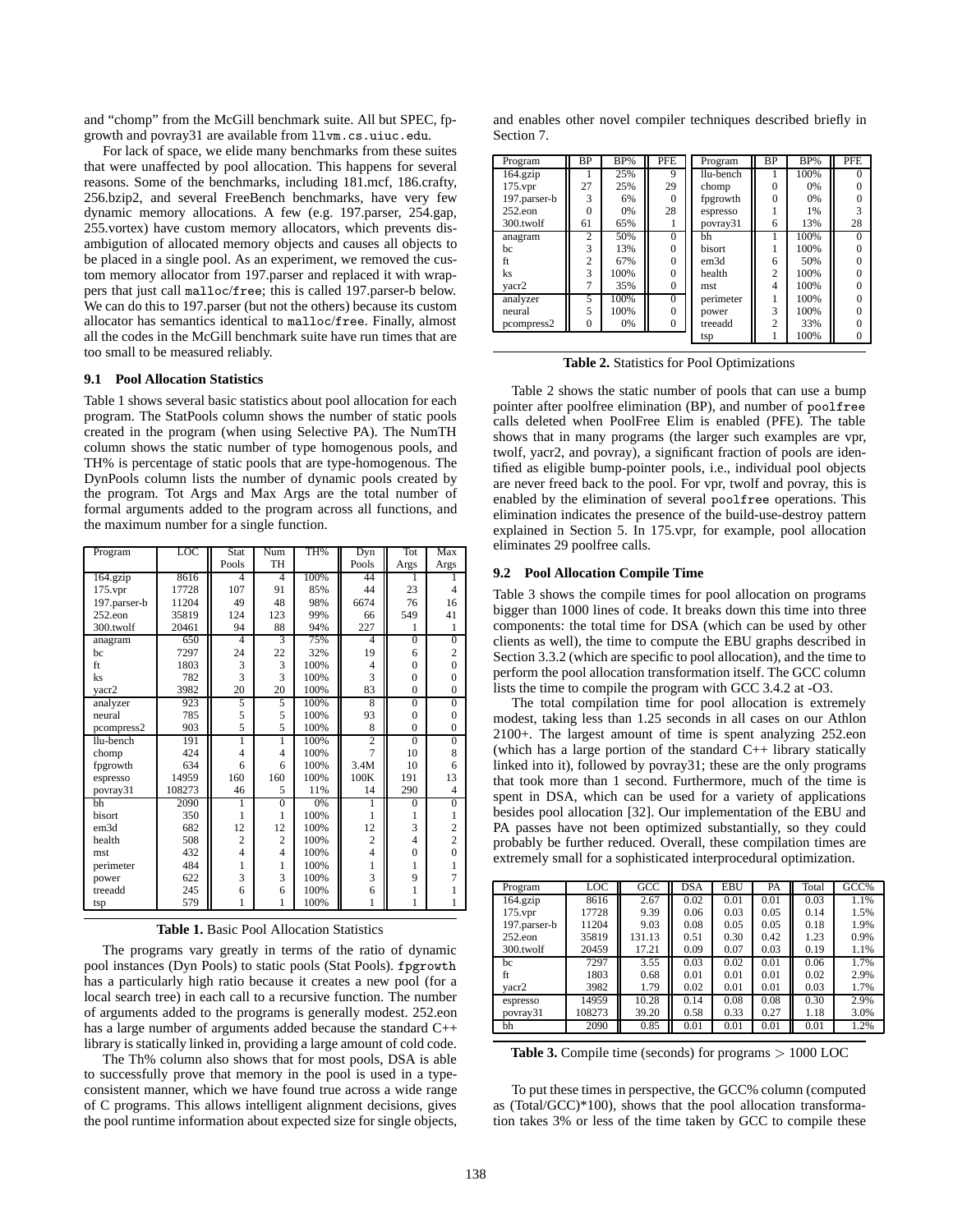programs. This is significant because GCC -O3 performs no crossmodule optimizations and inlining is the only interprocedural optimization it performs within a module. Overall, we believe these compilation times are quite acceptable for a production compiler.

## **9.3 Baselines and Pool Allocation Overheads**

| Program          | CCC    | <b>NoPA</b> | One -  | OnePool | Only - | OnlyOH |
|------------------|--------|-------------|--------|---------|--------|--------|
|                  |        |             | Pool   | Run %   | OH     | Run %  |
| $164$ .gzip      | 25.11  | 28.16       | 28.44  | 101.0%  | 28.17  | 100.0% |
| 175.vpr          | 10.54  | 10.88       | 10.86  | 99.8%   | 10.87  | 99.9%  |
| 197.parser-b     | 12.59  | 12.42       | 17.86  | 142.7%  | 13.36  | 106.7% |
| $252.$ eon       | 1.15   | 0.86        | 0.85   | 98.8%   | 0.88   | 102.3% |
| 300.twolf        | 20.26  | 20.10       | 19.98  | 99.4%   | 20.50  | 102.0% |
| anagram          | 3.46   | 3.02        | 3.01   | 99.7%   | 3.02   | 100.0% |
| bc               | 1.71   | 1.55        | 1.48   | 95.5%   | 1.71   | 110.3% |
| ft               | 63.74  | 68.73       | 66.08  | 96.1%   | 68.94  | 100.3% |
| ks               | 4.56   | 4.43        | 5.30   | 119.6%  | 4.39   | 99.1%  |
| yacr2            | 3.76   | 3.86        | 3.94   | 102.0%  | 3.89   | 100.8% |
| analyzer         | 324.54 | 312.25      | 314.69 | 100.8%  | 313.69 | 100.5% |
| neural           | 88.82  | 87.34       | 87.35  | 100.0%  | 87.60  | 100.3% |
| pcompress2       | 38.61  | 37.77       | 37.44  | 99.1%   | 38.04  | 100.7% |
| llu-bench        | 106.63 | 106.50      | 108.86 | 102.2%  | 106.76 | 100.2% |
| chomp            | 17.26  | 16.71       | 10.63  | 63.6%   | 16.82  | 100.6% |
| fpgrowth         | 36.27  | 36.62       | 36.49  | 99.7%   | 39.30  | 107.3% |
| espresso         | 1.25   | 1.22        | 1.20   | 98.3%   | 1.26   | 103.3% |
| povray31         | 9.41   | 9.79        | 9.69   | 98.9%   | 9.81   | 100.2% |
| hh               | 14.02  | 9.33        | 9.32   | 99.9%   | 9.35   | 100.2% |
| bisort           | 12.59  | 13.06       | 13.14  | 100.6%  | 13.20  | 101.1% |
| em <sub>3d</sub> | 9.55   | 6.80        | 6.76   | 99.4%   | 6.80   | 100.0% |
| health           | 14.11  | 13.99       | 13.39  | 95.7%   | 13.98  | 99.9%  |
| mst              | 12.79  | 13.14       | 13.23  | 100.7%  | 13.34  | 101.5% |
| perimeter        | 3.02   | 2.92        | 2.58   | 88.4%   | 3.00   | 102.7% |
| power            | 4.61   | 2.91        | 2.93   | 100.7%  | 2.92   | 100.3% |
| treeadd          | 17.48  | 17.41       | 17.29  | 99.3%   | 17.6   | 101.1% |
| tsp              | 7.17   | 7.24        | 7.08   | 97.8%   | 7.42   | 102.5% |

**Table 4.** Baseline (NoPA), allocator, and overhead comparisons

Table 4 shows data to characterize the baseline we use for comparison and isolate the overheads added to a program by pool allocation. The GCC column is the execution time of the program with the GCC 3.4.2 compiler (at -O3). The NoPA column is the program compiled with LLVM using exactly the same sequence of transformation and cleanup passes as we do for pool allocation (see Section 8), but with the pool allocator and all pool-based optimizations disabled. Using NoPA as a baseline for comparison below isolates the speedup of the pool allocator transformation and its optimizations by factoring out the impact of other LLVM compiler passes. Comparing GCC to NoPA shows that the LLVMgenerated code is no worse than 12% slower than GCC code and is sometimes much better. This indicates that the code quality of NoPA is reasonable to use a baseline for comparisons.

Another key question is how the difference between the allocator in our pool runtime library (used after pool allocation) and the standard libc malloc library (used by NoPA) affect the comparisons. This is significant because our pool library implementation is currently not thread-safe (though it is otherwise fully general), and this or other implementation details could skew the results in our favor. To measure this, we transformed the programs to allocate out of a single global pool (this transformation does not add pool arguments or other overhead to the program), effectively using our allocator to replace malloc and free for the program (the OnePool column). Comparing with NoPA shows that in all but 4 cases (197.parser-b, ks, chomp and perimter), OnePool is within about 5% of NoPA. The large slowdown for parser-b occurs because we use a singly-linked free list and the order of frees prevents coalescing adjacent free blocks. chomp is much faster with our allocator because our allocator has a fast path for fixed size allocations (to exploit type homogeneous pools) and nearly all allocations in chomp are (multiples of) this fixed size. As shown below, in all cases except perimeter, any such advantages from our runtime library (even chomp) are much smaller than the aggregate performance improvements due to pool allocation.

Finally, the OnlyOH column aims to isolate the performance overheads in the transformed code, namely, extra pool arguments on functions and initializing and destroying pool descriptors. It is computed by pool-allocating the program, but modifying the runtime library so that poolalloc/free simply call malloc/free. Comparing to NoPA shows that this overhead is negligible or quite low (less than about 5%) in nearly all cases, but is slightly higher in 197.parser-b  $(7\%)$ , bc $(10\%)$ , and fpgrowth  $(7\%)$ . The pool allocator must overcome this overhead to provide a net performance improvement.

#### **9.4 Pool Allocation and FullPA Aggregate Performance**

Table 5 shows the program running time and speedups (relative to NoPA) for automatic pool allocation alone (BasePA) and for pool allocation with all pool-based optimizations (FullPA). FullPA therefore represents the aggregate performance impact of this work. As the table shows, FullPA improves the performance of many programs from 5% to 20%, improves analyzer and llubench by roughly 2x, and ft and chomp more than 10x. In no case does FullPA hurt the performance of other programs relative to NoPA. Not surprisingly, there is no obvious correlation between the speedups obtained and the number of static or dynamic pools. The causes and breakdown of these improvements are studied below.

| Program                | <b>NoPA</b> | <b>BasePA</b> | BasePA/     | FullPA | FullPA/     |
|------------------------|-------------|---------------|-------------|--------|-------------|
|                        |             |               | <b>NoPA</b> |        | <b>NoPA</b> |
| $\overline{16}4$ .gzip | 28.09       | 27.93         | 0.99        | 28.40  | 1.01        |
| 175.vpr                | 10.88       | 10.85         | 1.00        | 10.30  | 0.94        |
| 197.parser-b           | 12.52       | 10.14         | 0.81        | 9.84   | 0.79        |
| 252.eon                | 0.86        | 0.84          | 0.98        | 0.84   | 0.98        |
| 300.twolf              | 20.10       | 17.59         | 0.88        | 17.01  | 0.85        |
| anagram                | 3.02        | 3.00          | 0.99        | 3.00   | 0.99        |
| bc                     | 1.55        | 1.26          | 0.81        | 1.24   | 0.80        |
| ft                     | 68.73       | 5.89          | 0.09        | 4.98   | 0.07        |
| ks                     | 4.43        | 4.38          | 0.99        | 4.39   | 0.99        |
| yacr2                  | 3.89        | 3.89          | 1.01        | 3.87   | 1.00        |
| analyzer               | 312.25      | 183.64        | 0.59        | 130.53 | 0.42        |
| neural                 | 87.60       | 87.33         | 1.00        | 87.15  | 1.00        |
| pcompress2             | 38.04       | 37.52         | 0.99        | 37.68  | 1.00        |
| llu-bench              | 106.50      | 108.37        | 1.02        | 60.96  | 0.57        |
| chomp                  | 16.71       | 1.71          | 0.10        | 1.46   | 0.09        |
| fpgrowth               | 36.62       | 31.13         | 0.85        | 30.42  | 0.83        |
| espresso               | 1.22        | 1.15          | 0.94        | 1.09   | 0.89        |
| povray31               | 9.79        | 9.31          | 0.95        | 9.12   | 0.93        |
| hh                     | 9.33        | 9.41          | 1.01        | 8.88   | 0.95        |
| bisort                 | 13.06       | 13.02         | 1.00        | 11.04  | 0.85        |
| em <sub>3d</sub>       | 6.80        | 6.82          | 1.00        | 6.62   | 0.97        |
| health                 | 13.99       | 13.35         | 0.95        | 12.02  | 0.86        |
| mst                    | 13.14       | 11.67         | 0.89        | 11.39  | 0.87        |
| perimeter              | 2.92        | 2.59          | 0.89        | 2.45   | 0.84        |
| power                  | 2.91        | 2.91          | 1.00        | 2.91   | 1.00        |
| treeadd                | 17.41       | 17.19         | 0.99        | 16.85  | 0.97        |
| tsp                    | 7.24        | 7.03          | 0.97        | 5.95   | 0.82        |

**Table 5.** Run time (seconds) and runtime ratios vs. NoPA

#### **9.5 Locality improvements**

Figure 10 shows the measured cache miss ratio of FullPA compared to NoPA, for each program that sped up at least 5%. The runtime ratios for these programs are shown in Figure 9 to help correlate the improvements in cache misses and running times. The figure includes data for the number of accesses that miss the Athlon's L1 D-cache, the number of accesses that miss the L2 D-cache, and the number of DTLB misses as measured by the Athlon performance monitoring counters. The graph shows that the programs with the largest speedups generally have dramatically reduced miss rates at every level of the cache hierarchy. The benefits for twolf and llu-bench are primarily at the TLB and those of ft are much greater at the cache. For all other cases, the reductions are closely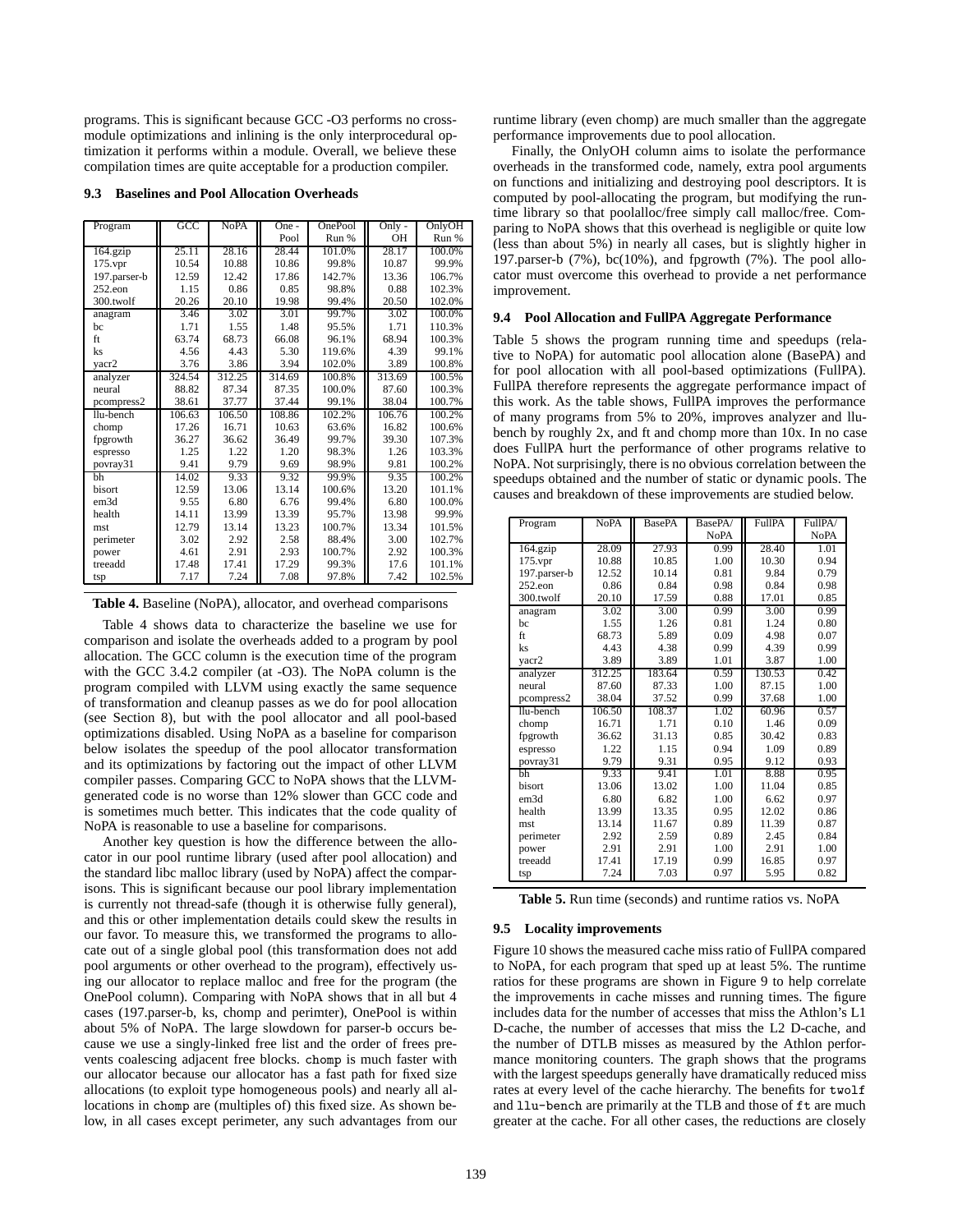

**Figure 9.** Aggregate execution time ratios (1.0 = NoPA)



**Figure 10.** Ratio of misses at L1/L2/TLB: FullPA/NoPA

correlated at all the three levels of the memory hierarchy. This indicates that in these cases, the performance benefits are primarily due to smaller working sets, which would be produced by defragmenting the heap.

To characterize this effect, we discuss chomp in more detail. Chomp allocates three different nodes, which we call L, P, & D. L is an 8-byte object of type list, P is a 16-byte object of type play, and D is an array of int. Chomp uses an irregular allocation pattern, but generally intermixes object allocations (e.g. it starts with DPDLDPDLDLDDDPDLDL...). When using malloc, these objects are interspersed on the heap, roughly corresponding to allocation order (reuse of freed memory makes it inexact). When using the pool allocator, the three different objects are put in separate pools, and objects in each pool are roughly in allocation order (P is exactly in allocation order).

These layout patterns mean that, without Pool Allocation, the L and P list nodes are dispersed in memory (e.g. with variable strides of 100-500 bytes for the P objects) whereas the pool allocator packs them together (achieving a perfect stride of 20 bytes for the P objects, 16 for the object and 4 for the object header). This change dramatically reduces the cache footprint of linked list traversals over the P and L nodes. In the case of the P list, it yields optimal cache density and provides the hardware stride prefetcher with a linear access pattern. This combination provides a reduction from 251M L1 misses to 63M L1 misses. While chomp is an extreme case, it illustrates exactly the effect we aim for.

## **9.6 Contributions of Individual Optimizations**

Figure 11 shows the runtime ratio of each program with one optimization disabled at a time, and compares it to a baseline of all optimizations on. This shows how much the program slows down when a particular optimization is disabled, which is correlated to how much the optimization helps the performance of the code. Note that if two optimizations can provide the speedup (e.g. either use of alignment-opt or bump-pointer to reduce inter-object padding), disabling either will not show a slowdown. Despite this, this analysis does provide useful insight into the effect of the optimizations.



**Figure 11.** Optimization contributions (1.0 = FullPA, all optzns)

All of the optimizations except SelectivePA contribute noticeable improvements to at least one program. SelectivePA provides no significant speedup but does not hurt performance and it is useful because it can improve memory consumption significantly in some cases. The poolfree optimization improves 175.vpr, 197.parser-b, espresso, and povray31. The bump pointer optimization appears to be the most significant of the three, being particularly valuable to 175.vpr, 300.twolf, ft, analyzer, llu-bench, and several Olden programs. Close inspection of 175.vpr is particularly interesting: BasePA is not faster than NoPA, but a combination of poolfree elimination and the bump pointer optimization reduces the runtime of the program to 95.7% of NoPA (SelectivePA reduces it further to 94.6%). Finally, several programs benefited from the alignment optimization, particularly ft, chomp, health and tsp.

The speedup potential of these simple pool optimizations are particularly notable because they are all very simple optimizations, but can only be performed only once the heap has been segregated into pools.

# **10. Related Work**

The primary goal of the pool allocation transformation is to give the compiler some control over the layout of data structures in the heap. We achieve this using a context-sensitive points-to graph to distinguish data structure instances and object lifetimes. We first contrast this work with previous approaches for influencing the layout of heap objects, and then with previous work on partitioning the heap for automatic (region-based) memory management.

Chilimbi et al. [12] describe a semi-automatic tool called ccmorph that reorganizes the layout of homogeneous trees at runtime to improve locality. It relies on programmer annotations to identify the root of a tree and to indicate the reorganization is safe. We automatically identify and segregate instances of many kinds of logical data structures, but do not yet identify when a *runtime* reorganization would be safe. They also describe another tool,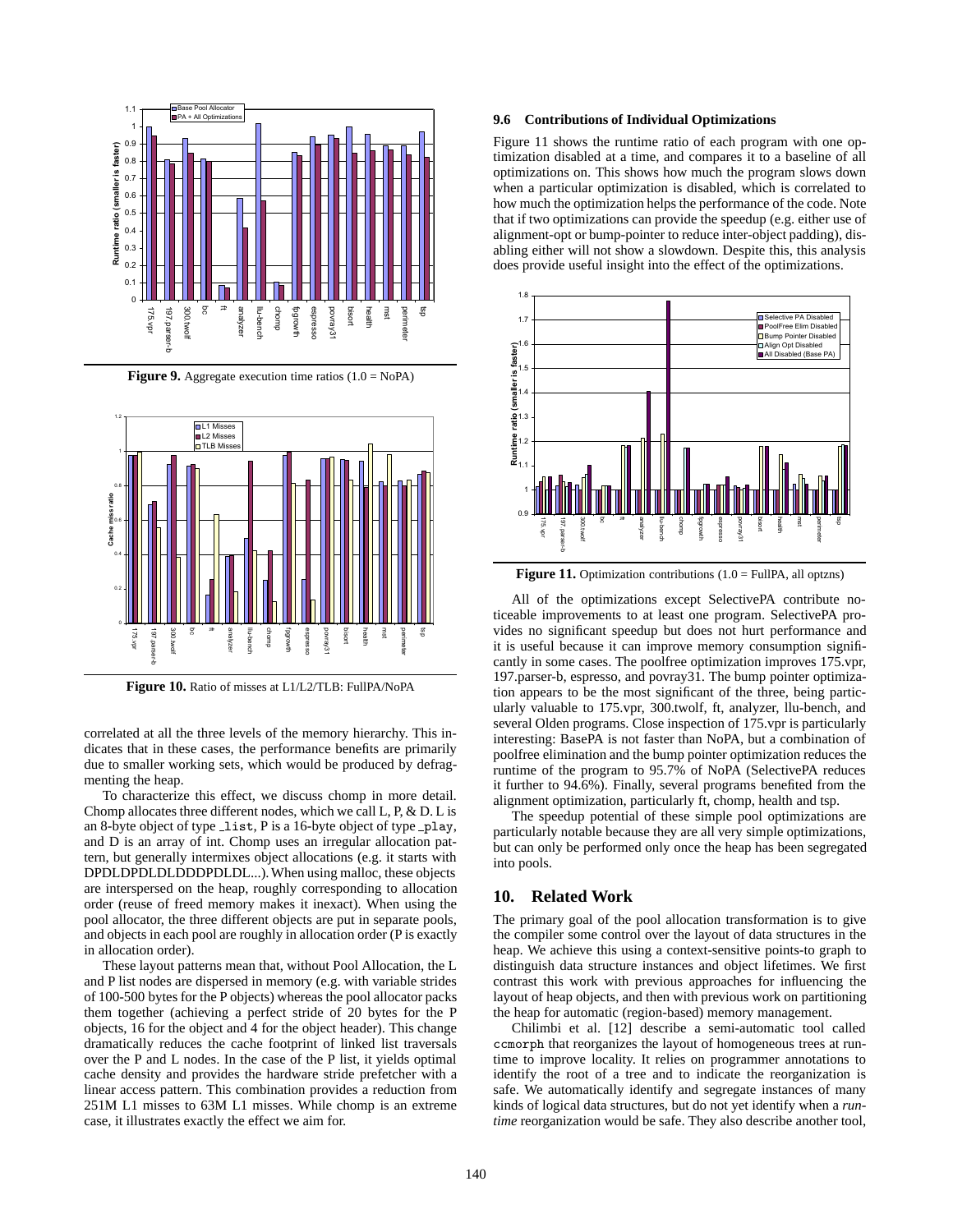ccmalloc, which is a malloc replacement that accepts hints to allocate one object near another object. These hints only provides local information for an object pair and not any global information about entire data structures.

Hirzel et al. [28] describe a technique to improve the effectiveness of Garbage Collection by partitioning heap objects according to their connectivity properties. Unlike our work, their partitions are not segregated on the runtime heap, are not directly related to distinct data structures, and the graph of partitions is restricted to be a DAG, which prevents fine grained partitioning of mutually recursive structures (like graphs).

Several proposed techniques aim to improve storage allocation or GC performance by relating objects based on their predicted lifetimes [26, 18, 4, 15, 13, 41]. These techniques use heuristics such as allocation site, call stack, or object size, combined with profiling information, to predict lifetime properties approximately. In contrast, our approach uses a more rigorous analysis to group objects both by structural relationships and statically derived lifetimes.

Other authors have developed techniques (usually profilebased) to reorganize fields within a single structure or place objects near each other to improve locality of reference [23, 9, 41, 11, 29]. These placement decisions are orthogonal to the choices made by Automatic Pool Allocation, and could therefore be combined with our transformation. This an important direction for future work.

There has been significant work on runtime libraries for regionbased memory management [5], and on language mechanisms for manual region-based memory management as an alternative to garbage collection, e.g., Real-time Java [7], RC [21], Cyclone [30, 22], and others [21, 17, 8]. Compared with our approach, these library- or language-based techniques are much easier to implement, but require significant manual effort to use. In addition, although the region-based libraries and languages expose the relationship between objects and regions to the compiler, they do not expose any notion of higher-level data structures or how they relate to objects and regions. Therefore, the compiler does not obtain information about data structures and traversals that could enable optimizations on logical data structures.

There is a rich body of work on *automatic* region inference as a technique for memory management, for both functional [45, 44, 1, 24] and object-oriented languages [14, 10]. Unlike this body of our work, our primary goal is to segregate and control the layout of data structures in the heap for better performance and to enable subsequent compiler techniques that exploit knowledge of these layouts. We describe several optimizations that exploit data structure pools, and explore the performance implications of data structure segregation on program performance in some detail. There are also some key technical differences between this prior work and ours. First, all these previous techniques except the work of Cherem and Rugina [10] are based on type inference with a region-based type system. It does not appear straightforward to extend the type inference approaches to work for weakly-typed languages like C and C++, which can contain pointer casts, varargs functions, unions, etc., on which type information is difficult to propagate statically. In contrast, both our underlying pointer analysis and our transformation algorithm correctly handle all the complex features of C and C++, by distinguishing objects with known and unknown type (in the points-to graph) and by using a conservative and very efficient graph merging technique (the same as in DSA) to deal with potentially type-unsafe uses of pointers during the transformation. Second, using a pointer analysis as the basis for our transformation enables additional optimizations by exploiting the explicit relationship between a points-to graph and pools. Finally, the use of type inference and a rich type-system is not well suited for modern optimizing compilers, which are usually based on a mid-level or lowlevel internal representation supporting multiple source languages. Our approach is specifically designed for use in such compilers, and relies only a simple, mid-level intermediate representation and pointer analysis.

The work of Cherem and Rugina [10] was performed concurrently with ours and our approaches are technically similar in some key ways. They describe a region inference approach for Java based on a flow-insensitive, context-sensitive points-to analysis. Because their primary focus is automatic memory management, they are much more aggressive about computing region lifetimes, including loop-carried regions. Our regions *can* be placed as flexibly as theirs, but we use a simpler placement analysis. Like the typeinference approaches, however, their work also does not support weakly typed languages like C. Although the underlying pointer analysis could be extended to do so (using our approach, for example), we believe the transformation would be more difficult to extend. Furthermore, they too focus on automatic memory management, and do not explore the impact of their work on memory hierarchy performance or consider other optimizations that could exploit their region information. We expect that our optimization techniques could be fruitfully combined with their region inference algorithm for Java programs.

There is a wide range of work on techniques for stack allocation of heap objects as well as techniques for static garbage collection, both of which are based on analyzing the lifetimes of objects in programs (e.g., see [6, 42, 31] and the references therein). These techniques do not attempt to analyze or control the layout of logical data structures in the heap *per se*, and are largely orthogonal to our work. A minor exception is that our optimization to eliminate poolfree for a pool (when there are no intervening allocations before the subsequent pooldestroy) essentially replaces explicit deallocation with static reclamation of memory in the pool. This is the inverse of (and much more limited than) the work on static GC, which aims to replace or optimize runtime GC.

Finally, in an early workshop paper [33], we proposed the basic idea of Automatic Pool Allocation. That work did not consider how to handle the key difficult cases for this transformation, namely, function pointers and efficient handling of recursion. It relied on an early, non-scalable version of DSA (which did not support practical handling of non-type-safe data structures), did not describe any optimizations to exploit pool allocation, and did not evaluate the performance impact of pool allocation. The current algorithm is general, practical and efficient, and supersedes the previous work.

# **11. Conclusions and Future Work**

The primary contribution of this paper is a practical, efficient compiler algorithm to segregate distinct instances of logical data structures into separate pools in the heap. Our implementation of the algorithm applies to the full generality of C and  $C_{++}$  programs and performs several additional optimizations that take advantage of pool allocation. Our results show that for many programs, the transformation achieves the major goal stated in the Introduction, namely, that it can improve program performance, sometimes quite substantially. The complete implementation and most of our benchmarks are publicly available at llvm.cs.uiuc.edu.

We believe that the combination of Data Structure Analysis and Automatic Pool Allocation together provide a new foundation for analyzing and transforming pointer-intensive programs, not in terms of individual memory references or data elements but rather *in terms of how such programs create and use entire logical data structures*. We term this a "macroscopic" approach to pointerintensive data structures. The broad goal of our ongoing work is to continue investigating novel macroscopic techniques for program optimization, program monitoring, memory safety, and automatic memory management. The first two major examples de